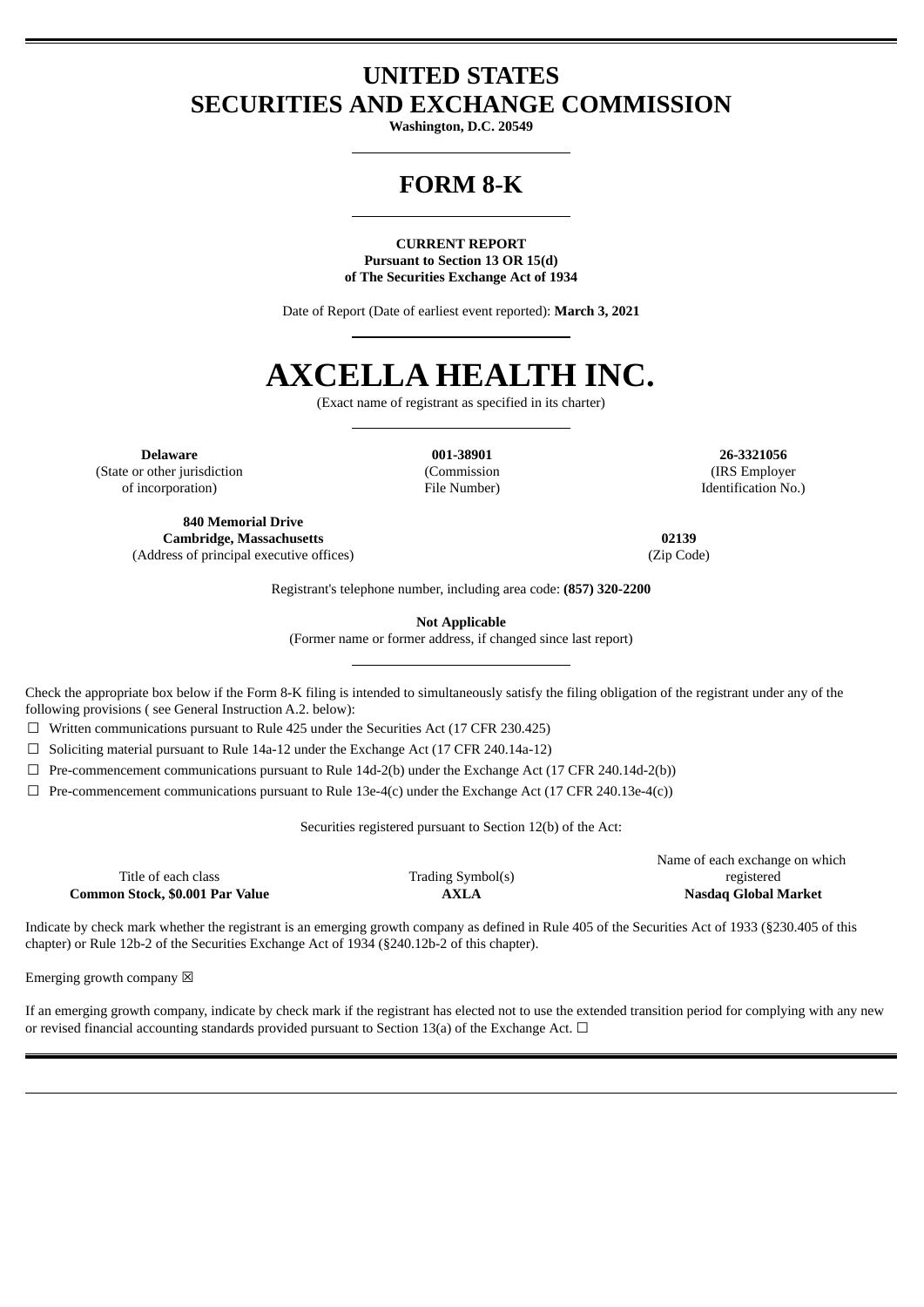## **Item 5.02. Departure of Directors or Certain Officers; Election of Directors; Appointment of Certain Officers; Compensatory Arrangements of Certain Officers.**

#### *Appointment of Alison D. Schecter, M.D. as President of Research and Development*

On March 3, 2021, Axcella Health Inc. (the "Company") announced that Alison D. Schecter, M.D., has been appointed to serve as the Company's President of Research and Development, effective as of March 15, 2021 (the "Effective Date").

Dr. Schecter brings to Axcella more than 20 years of research and development, clinical and regulatory experience. Previously, she served as Chief Medical Officer at Selecta Biosciences, Inc. and as Global Project Head, Rare Diseases at Sanofi-Genzyme. Prior to this, Dr. Schecter was Global Program Head at Baxalta, where she was instrumental in obtaining multinational approvals for the company's hemophilia drug candidates. Earlier, she also held roles in translational medicine, cardiovascular and metabolism product innovation at the Johnson & Johnson Innovation Center and the Novartis Institutes of Biomedical Research (NIBR). Dr. Schecter started her career in academia as Associate Professor in Immunology and Medicine and co-founder and codirector of the Cardiovascular Research Institute at the Icahn School of Medicine at Mount Sinai. She is a boarded cardiologist and internist who completed an Internal Medicine residency at The Johns Hopkins Hospital, a Cardiology fellowship at Massachusetts General Hospital and a Research Fellowship at Mount Sinai School of Medicine. Dr. Schecter earned her medical degree from SUNY Downstate Health Sciences University.

#### *Employment Agreement with Dr. Schecter*

In connection with her appointment as President of Research and Development, Dr. Schecter and the Company entered into an Employment Agreement, dated March 2, 2021 (the "Schecter Employment Agreement").

Pursuant to the terms of the Schecter Employment Agreement, Dr. Schecter will receive an annual base salary of \$450,000 and is eligible to receive an annual target bonus of 40% of her annual base salary, based on achievement of certain individual and corporate milestones to be determined and approved by the Board of Directors of the Company (the "Board"). On the Effective Date, Dr. Schecter will also receive an option to purchase 250,000 shares of the Company's common stock, with 25% of such shares vesting on the first anniversary of the Effective Date and the remaining shares vesting in 12 equal quarterly installments thereafter, subject to Dr. Schecter's continued service to the Company. Under the Schecter Employment Agreement, Dr. Schecter will also be eligible to receive options to purchase up to 75,000 shares of common stock upon the achievement of certain performance-based milestones, as determined by and subject to the approval of the Board. Dr. Schecter's employment is "at will" and may be terminated at any time by the Company or Dr. Schecter.

The foregoing description of the Schecter Employment Agreement is not complete and is qualified in its entirety by the copy thereof which is attached as Exhibit 10.1 and incorporated herein by reference.

#### *Departure of Chief Medical Officer*

On March 3, 2021, Manu Chakravarthy, M.D., Ph.D., the Company's Chief Medical Officer, submitted notice to the Company of his resignation, effective March 5, 2021, to pursue other opportunities. The Company thanks Dr. Chakravarthy for his contributions.

#### **Item 9.01. Financial Statements and Exhibits.**

(d) Exhibits:

| <b>Exhibit</b> |                                                                                                     |
|----------------|-----------------------------------------------------------------------------------------------------|
| No.            | <b>Description</b>                                                                                  |
| <u>10.1</u>    | Employment Agreement, by and between the Company and Alison D. Schecter, dated as of March 2, 2021. |
| 99.1           | <u>Press Release issued by the Company on March 3, 2021, furnished hereto.</u>                      |
| 104            | Cover Page Interactive Data File (embedded within the Inline XBRL document)                         |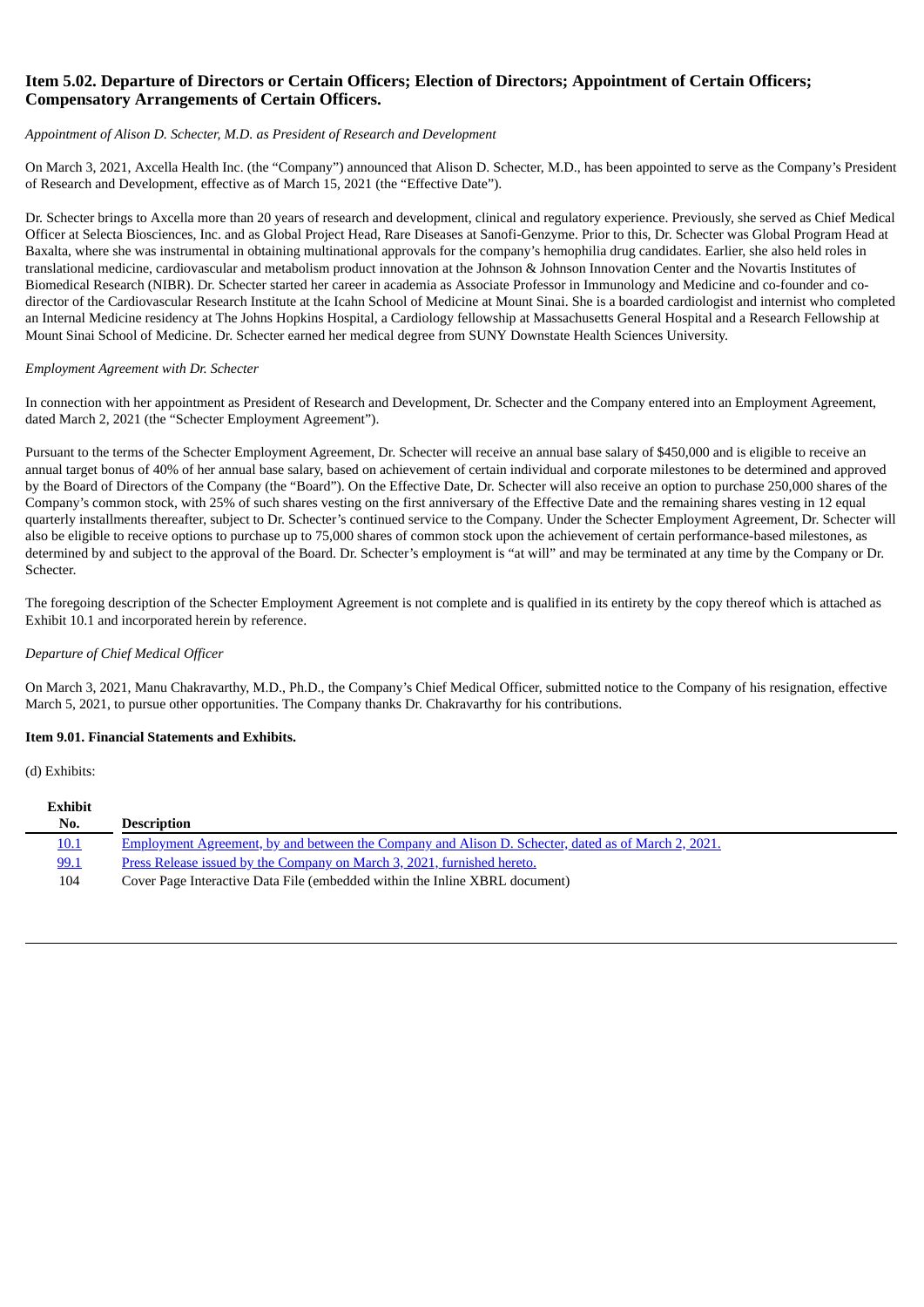### **SIGNATURES**

Pursuant to the requirements of the Securities Exchange Act of 1934, the registrant has duly caused this report to be signed on its behalf by the undersigned hereunto duly authorized.

# **AXCELLA HEALTH INC.**

Date: March 3, 2021 By: /s/ William R. Hinshaw, Jr.

William R. Hinshaw, Jr. Chief Executive Officer, President and Director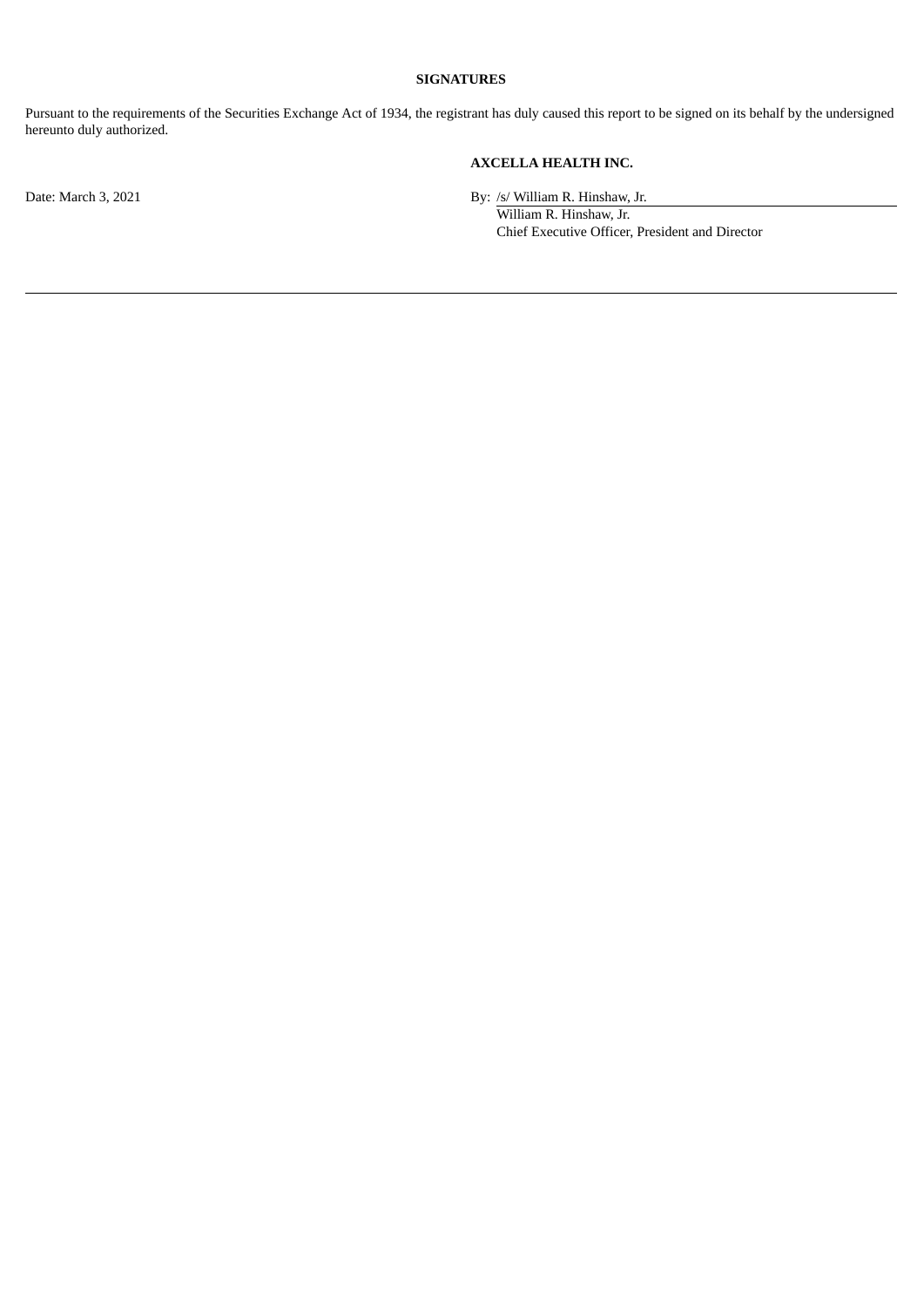#### **EMPLOYMENT AGREEMENT**

<span id="page-3-0"></span>This Employment Agreement ("<u>Agreement</u>") is made as of the 2<sup>nd</sup> Day of March, 2021 between Axcella Health Inc., a Delaware corporation (the "Company"), and Alison Schecter (the "Executive").

WHEREAS, the Company desires to employ the Executive and the Executive desires to be employed by the Company on the terms and conditions contained herein commencing on March 15, 2021, unless another date is agreed to by the parties. The Executive's first day of employment shall be the "Effective Date" of this Agreement; and

WHEREAS, the Company provided the Executive with this Agreement, which is its formal offer of employment to the Executive, at least ten (10) business days before the Effective Date. The Executive has the right to consult with counsel prior to signing this Agreement.

NOW, THEREFORE, in consideration of the mutual covenants and agreements herein contained and other good and valuable consideration, the receipt and sufficiency of which is hereby acknowledged, the parties agree as follows:

#### 1. Employment.

(a) Term. The Company shall employ the Executive and the Executive shall be employed by the Company pursuant to this Agreement commencing as of the Effective Date and continuing until such employment is terminated in accordance with the provisions hereof (the "Term"). The Executive's employment with the Company shall be "at will," meaning that the Executive's employment may be terminated by the Company or the Executive at any time and for any reason subject to the terms of this Agreement.

(b) Position and Duties. During the Term, the Executive shall serve as the President of Research & Development of the Company and shall have the powers, duties, and authority typically associated and commensurate with such position and such other powers and duties as may from time to time be prescribed by the Chief Executive Officer of the Company (the "CEO"). The Executive shall devote full working time and efforts to the business and affairs of the Company. Notwithstanding the foregoing, the Executive may serve as a Scientific Advisor to Tectonic Therapeutic and on other boards of directors, with the approval of the Board of Directors of the Company (the "Board"), or engage in religious, charitable or other community activities as long as such services and activities are disclosed to the Board and do not interfere with the Executive's performance of duties to the Company.

#### 2. Compensation and Related Matters.

(a) Base Salary. During the Term, the Executive's initial annual base salary shall be paid at the rate of \$450,000 per year. The Executive's base salary shall be reviewed annually by the Board or the Compensation Committee of the Board (the "Compensation Committee"). The base salary in effect at any given time is referred to herein as "Base Salary." The Base Salary shall be payable in a manner that is consistent with the Company's usual payroll practices for senior executives.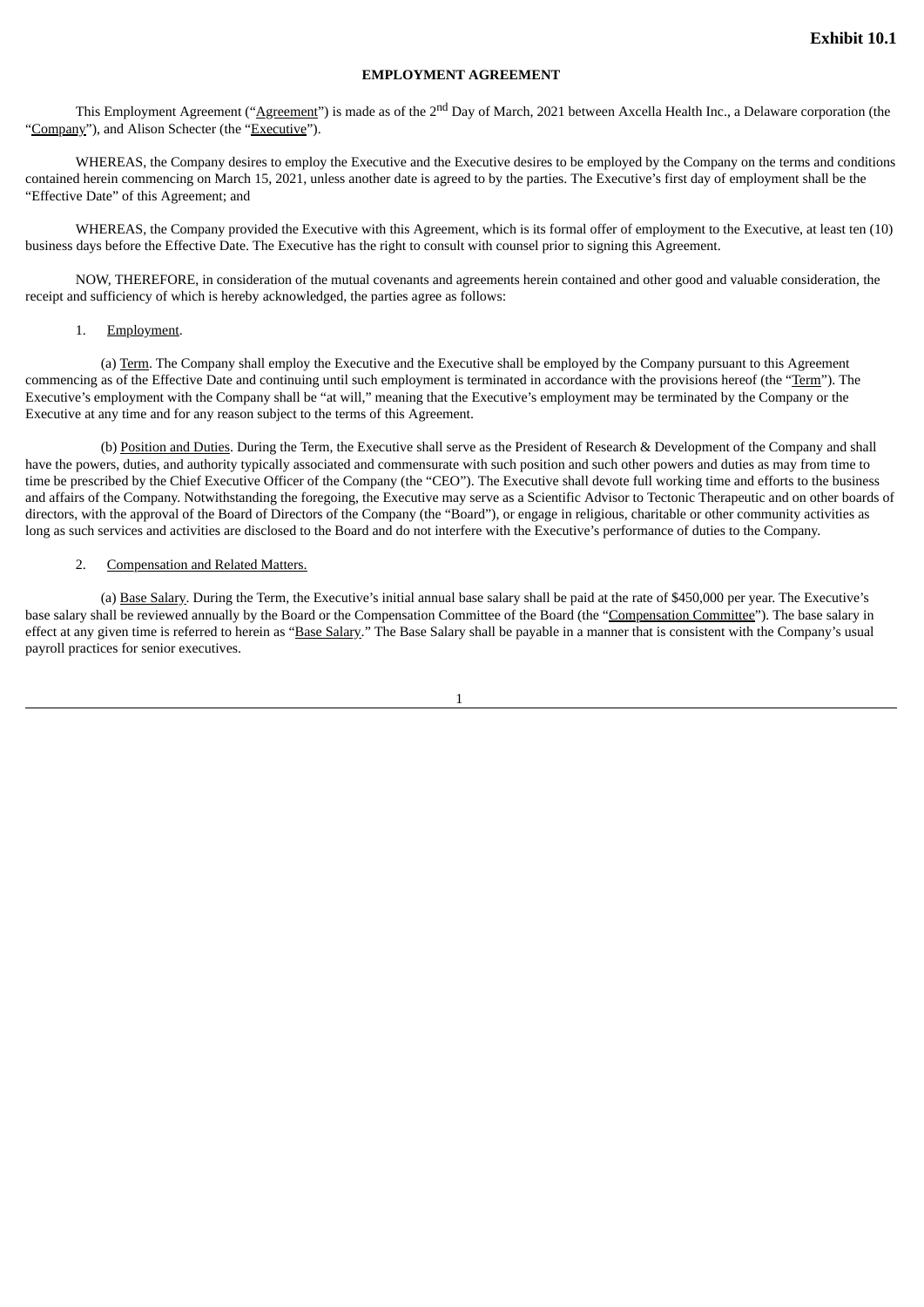(b) Incentive Compensation. During the Term, the Executive shall be eligible to receive cash incentive compensation as determined by the Board or the Compensation Committee in their sole discretion from time to time. The Executive's target annual incentive compensation shall be 40% percent of the Base Salary (the "Target Bonus"). Except as otherwise provided herein, to earn incentive compensation, the Executive must be employed by the Company on the day such incentive compensation is paid.

(c) Expenses. The Executive shall be entitled to receive prompt reimbursement for all reasonable expenses incurred by the Executive during the Term in performing services hereunder, in accordance with the policies and procedures then in effect and established by the Company for its senior executives.

(d ) Other Benefits. During the Term, the Executive shall be eligible to participate in or receive benefits under the Company's policies and employee benefit plans in effect from time to time, subject to the terms of such policies and plans and to the Company's ability to amend, modify, replace or terminate such policies and plans, including with respect to paid time off.

(e) Equity. Subject to approval by the Board promptly on or about the Effective Date, the Company shall grant Executive:

(i) an option to purchase 250,000 shares of the Company's Common Stock ("Option Award"), par value \$0.001 per share ("Shares");

(ii) a performance-based option to purchase 25,000 Shares with vesting on determination by the Compensation Committee that 50% of patients are dosed in study AXA1125-101 ("AXA1125 Performance Option Award"), provided that Executive remains employed by the Company on the vesting day;

(iii) a performance-based option to purchase 25,000 Shares with vesting on determination by the Compensation Committee that 50% of patients were dosed in study AXA1665-101 ("AXA1665 Performance Option Award"), provided that Executive remains employed by the Company on the vesting day; and

(iv) a performance-based option to purchase 25,000 Shares with vesting on determination by the Compensation Committee that the Company has exceeded its pipeline goals in 2021 ("Pipeline Performance Option Award," together with the AXA1125 Performance Option Award and the AXA1665 Performance Option Award, the "Performance Option Awards," and each a "Performance Option Award"), provided that Executive remains employed by the Company on the vesting day;

with an exercise price per Share equal to the closing trading price per share of the Company's common stock on the Nasdaq Global Market ("FMV") on the date the grant is approved by the Board ("Grant Date"), such Option Award and Performance Option Awards conditioned on Executive's execution of this Agreement, and subject to the terms of and contingent upon Executive's execution of a stock option award agreement issued pursuant to and under the terms of the Axcella Health Inc. 2019 Stock Option and Incentive Plan, as amended from time to time (the "Stock Plan"). To the extent permitted by law and subject to Board approval, the Option Award and any Performance Option Award shall be granted in the form of an incentive stock option meeting the requirements of Section 422 of the Code except to the extent that Executive directs that the Option Award or any Performance Option Award be granted in whole or in part in the form of a non-qualified stock option. Subject to final approval by the Board, the Option Award shall vest 25% on the first anniversary of the Effective Date, and the remaining 75% of the Option Award shall thereafter vest in equal installments on a quarterly basis on the last day of each complete quarter over a period of three years following such first anniversary, provided that Executive remains employed by the Company on each vesting day. With respect to the AXA1125 Performance Option Award and the AXA1665 Performance Option Award, if either product, or both products, is sold or divested, unvested options for performance against the corresponding study will immediately vest.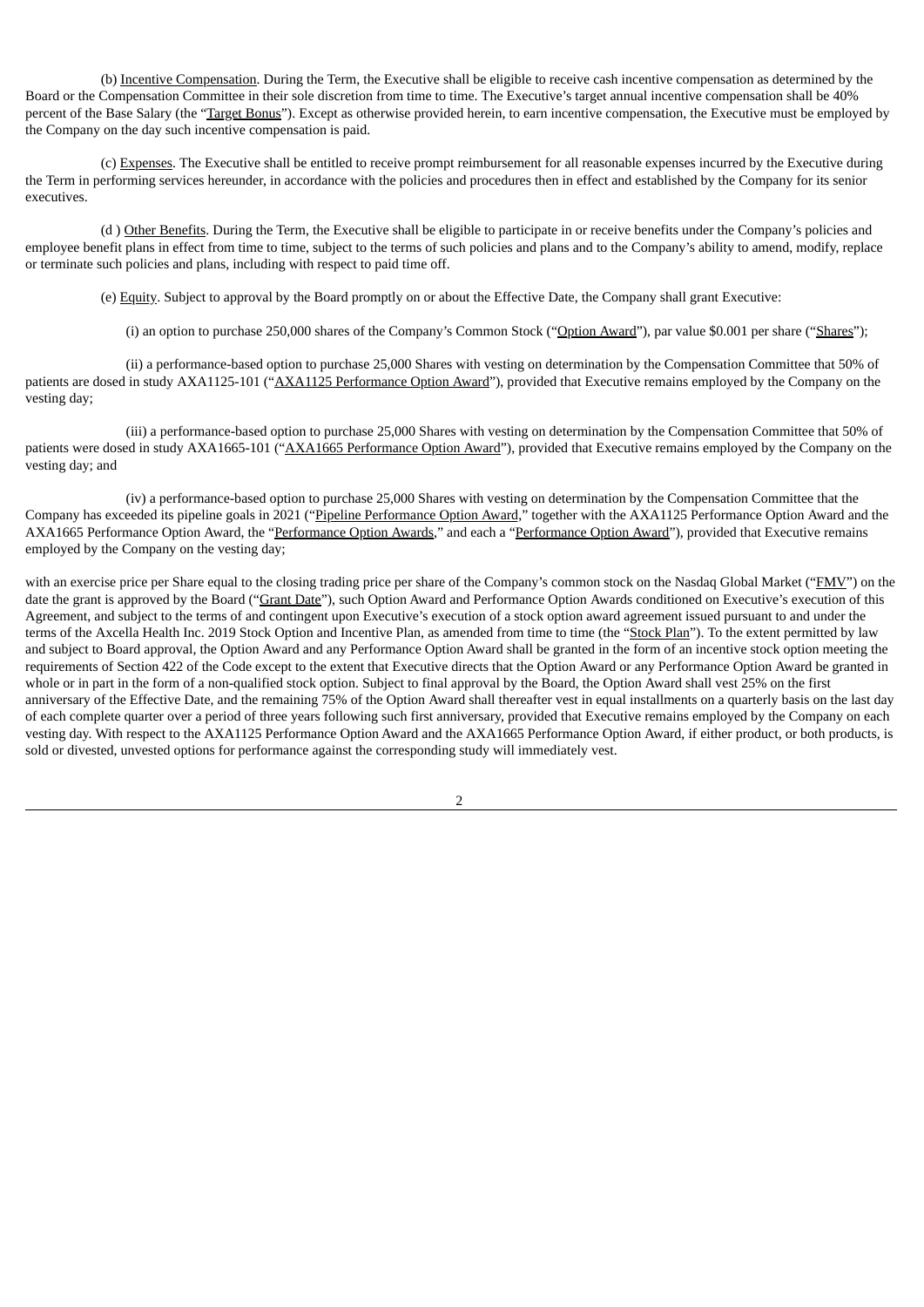(f) In the case of inconsistency between this Agreement, and the Stock Plan, the provisions of the Stock Plan shall govern; in the case of inconsistency between this Agreement and any stock option award agreement , the provisions of the stock option agreement shall govern.

(g) Remote Working; Lodging. Executive will be expected to work at Axcella's office located in Cambridge, Massachusetts and may work remotely at times with the approval of the CEO, which approval shall be at the CEO's sole discretion, subject to any applicable laws and regulations, and any Axcella policies with respect to remote working then in effect. From time to time, situations may require that Executive may stay overnight in lodging near Axcella's office to enable her to perform her work obligations, as agreed with the CEO, and the Company will reimburse Executive for approved overnight lodging up to \$600 per week. Note that depending on the circumstances, such reimbursement may be deemed ordinary income to the Executive.

(h) Withholding; Tax Effect. All payments made by the Company to the Executive under this Agreement shall be net of any tax or other amounts required to be withheld by the Company under applicable law. Nothing in this Agreement shall be construed to require the Company to make any payments to compensate the Executive for any adverse tax effect associated with any payments or benefits or for any deduction or withholding from any payment or benefit.

3. Termination. During the Term, the Executive's employment hereunder may be terminated without any breach of this Agreement under the following circumstances:

(a) Death. The Executive's employment hereunder shall terminate upon her death.

(b) Disability. The Company may terminate the Executive's employment if she is disabled and unable to perform the essential functions of the Executive's then existing position or positions under this Agreement with or without reasonable accommodation for a period of 180 days (which need not be consecutive) in any 12-month period. If any question shall arise as to whether during any period the Executive is disabled so as to be unable to perform the essential functions of the Executive's then existing position or positions with or without reasonable accommodation, the Executive may, and at the request of the Company shall, submit to the Company a certification in reasonable detail by a physician selected by the Company to whom the Executive or the Executive's guardian has no reasonable objection as to whether the Executive is so disabled or how long such disability is expected to continue, and such certification shall for the purposes of this Agreement be conclusive of the issue. The Executive shall cooperate with any reasonable request of the physician in connection with such certification. If such question shall arise and the Executive shall fail to submit such certification, the Company's determination of such issue shall be binding on the Executive. Nothing in this Section 3(b) shall be construed to waive the Executive's rights, if any, under existing law including, without limitation, the Family and Medical Leave Act of 1993, 29 U.S.C. §2601 *et seq*. and the Americans with Disabilities Act, 42 U.S.C. §12101 *et seq.* :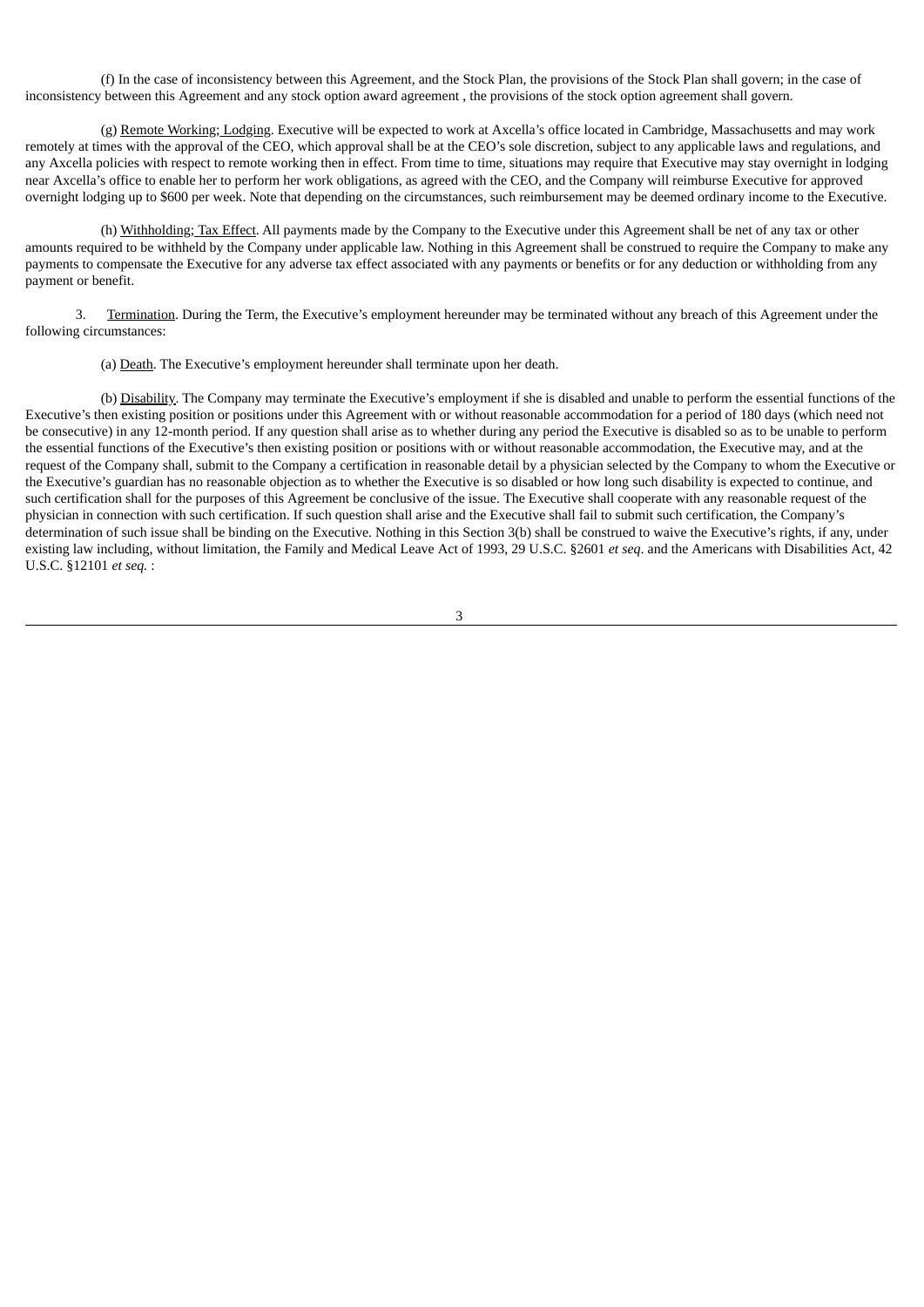(c) Termination by Company for Cause. The Company may terminate the Executive's employment hereunder for Cause. For purposes of this Agreement, "Cause" shall mean: (i) conduct by the Executive constituting a material act of misconduct in connection with the performance of her duties, including, without limitation, misappropriation of funds or property of the Company or any of its subsidiaries or affiliates other than the occasional, customary and de minimis use of Company property for personal purposes; (ii) the commission by the Executive of any felony or a misdemeanor involving moral turpitude, deceit, dishonesty or fraud, or any conduct by the Executive that would reasonably be expected to result in material injury or reputational harm to the Company or any of its subsidiaries and affiliates if she were retained in her position; (iii) willful or negligent failure to perform a material responsibility (other than by reason of the Executive's physical or mental illness, incapacity or disability) as reasonably determined in good faith by the CEO, which has continued for not less than 30 days following written notice from the CEO that identifies the unsatisfactory performance; (iv) a breach by the Executive of any of the provisions contained in Section 8 of this Agreement; (v) a material violation by the Executive of the Company's written employment policies; or (vi) failure to cooperate with a bona fide internal investigation or an investigation by regulatory or law enforcement authorities, after being instructed by the Company to cooperate, or the willful destruction or failure to preserve documents or other materials known to be relevant to such investigation or after receipt of a legal notice to preserve documents or other materials or the inducement of others to fail to cooperate or to produce documents or other materials in connection with such investigation or after receipt of a legal notice to preserve documents or other materials.

(d) Termination without Cause. The Company may terminate the Executive's employment hereunder at any time without Cause. Any termination by the Company of the Executive's employment under this Agreement which does not constitute a termination for Cause under Section 3(c) and does not result from the death or disability of the Executive under Section 3(a) or (b) shall be deemed a termination without Cause.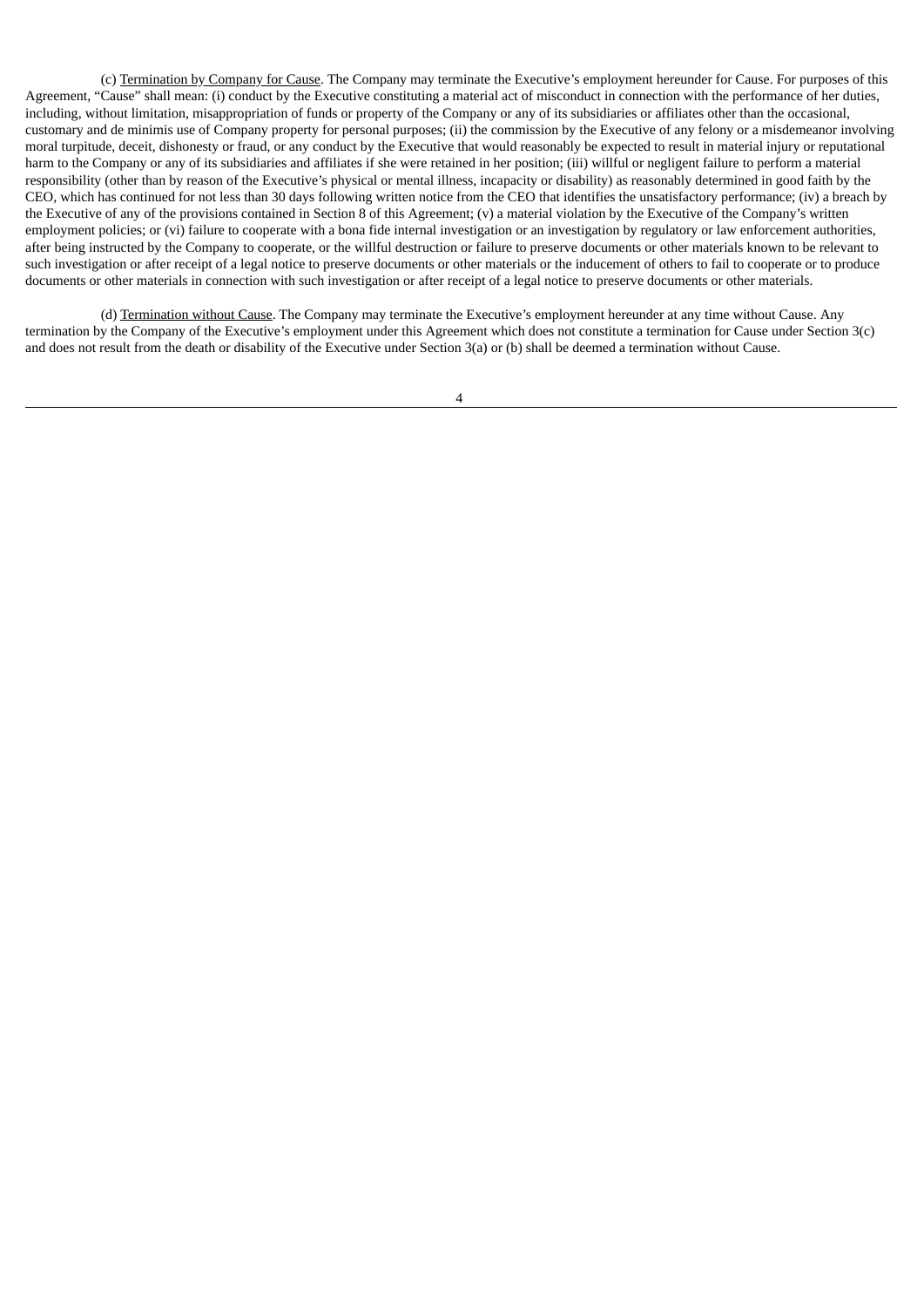(e) Termination by the Executive. The Executive may terminate her employment hereunder at any time for any reason, including but not limited to Good Reason. For purposes of this Agreement, "Good Reason" shall mean that the Executive has complied with the "Good Reason Process" (hereinafter defined) following the occurrence of any of the following events: (i) a material diminution in the Executive's responsibilities, authority or duties; (ii) a material diminution in the Executive's Base Salary except for across-the-board salary reductions based on the Company's financial performance similarly affecting all or substantially all senior management employees of the Company; (iii) a material change in the geographic location at which the Executive provides services to the Company (relocation of the Company's office that results in an increase in Executive's one-way driving distance by more than 50 miles from Executive's then current principal residence is deemed to be a material change); or (iv) the material breach of this Agreement by the Company. "Good Reason Process" shall mean that (i) the Executive reasonably determines in good faith that a "Good Reason" event has occurred; (ii) the Executive notifies the Company in writing of the first occurrence of the Good Reason event within 60 days of the first occurrence of such event; (iii) the Executive reasonably cooperates in good faith with the Company's efforts, for a period not less than 30 days following such notice (the "Cure Period"), to remedy the event; (iv) notwithstanding such efforts, the Good Reason condition continues to exist; and (v) the Executive terminates her employment within 60 days after the end of the Cure Period. If the Company cures the Good Reason condition during the Cure Period, Good Reason shall be deemed not to have occurred.

(f) Notice of Termination. Except for termination as specified in Section 3(a), any termination of the Executive's employment by the Company or any such termination by the Executive shall be communicated by written Notice of Termination to the other party hereto. For purposes of this Agreement, a "Notice of Termination" shall mean a notice which shall indicate the specific termination provision in this Agreement relied upon.

(g) Date of Termination. "Date of Termination" shall mean: (i) if the Executive's employment is terminated by her death, the date of her death; (ii) if the Executive's employment is terminated on account of disability under Section 3(b) or by the Company for Cause under Section 3(c), the date on which Notice of Termination is given; (iii) if the Executive's employment is terminated by the Company under Section 3(d), the date on which a Notice of Termination is given or the date otherwise specified by the Company in the Notice of Termination; (iv) if the Executive's employment is terminated by the Executive under Section 3(e) other than for Good Reason, 30 days after the date on which a Notice of Termination is given unless the Company agrees to a shorter time period at the Executive's request, in which case the last sentence of this Section 3(g) shall not apply, and (v) if the Executive's employment is terminated by the Executive under Section 3(e) for Good Reason, the date on which a Notice of Termination is given after the end of the Cure Period. Notwithstanding the foregoing, in the event that the Executive gives a Notice of Termination to the Company, the Company may unilaterally accelerate the Date of Termination and such acceleration shall not result in a termination by the Company for purposes of this Agreement; provided, however, the Company shall continue to provide Executive with the compensation and benefits under Section 2 above and Executive shall continue to vest under any existing option agreement or other stock-based award agreement through the Date of Termination specified in the Notice of Termination as if Executive had remained employed and the Company had not unilaterally accelerated the Date of Termination.

4. Termination Generally. If the Executive's employment with the Company is terminated for any reason, the Company shall pay or provide to the Executive (or to her authorized representative or estate) (i) any Base Salary earned through the Date of Termination, unpaid expense reimbursements (subject to, and in accordance with, Section 2(c) of this Agreement) on or before the time required by law but in no event more than 30 days after the Executive's Date of Termination; and (ii) any vested benefits the Executive may have under any employee benefit plan of the Company through the Date of Termination, which vested benefits shall be paid and/or provided in accordance with the terms of such employee benefit plans (collectively, the "Accrued Benefit").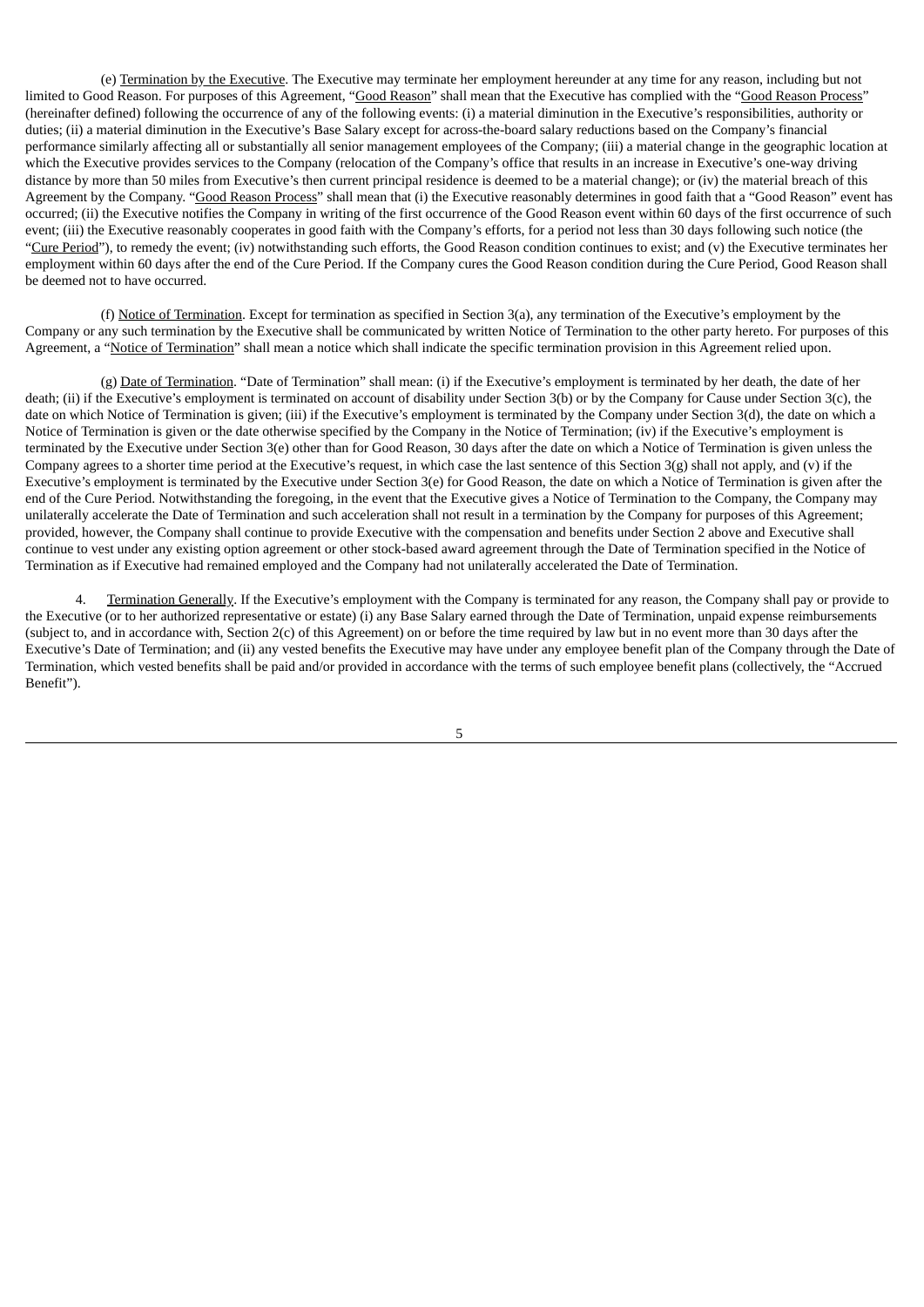5. Termination by the Company without Cause or by the Executive for Good Reason. During the Term, if the Executive's employment is terminated by the Company without Cause as provided in Section 3(d), or the Executive terminates her employment for Good Reason as provided in Section 3(e), then the Company shall pay the Executive the Accrued Benefit. In addition, subject to the Executive (i) signing a separation agreement and release in a form and manner satisfactory to the Company, which shall include, without limitation, a general release of claims in favor of the Company and related persons and entities, a reaffirmation of the Executive's post-employment obligations as set forth in this Agreement, and in the Company's sole discretion, a one year noncompetition agreement that includes restrictions no more extensive than the restrictions in Section 8(j)(iii) below, and shall provide that, if the Executive breaches any of the post-employment obligations, all payment of the Severance Amount shall immediately cease (the "Separation Agreement and Release"), and (ii) the Separation Agreement and Release becoming irrevocable, all within 60 days after the Date of Termination:

(a) the Company shall pay the Executive an amount equal to twelve (12) months of the Executive's Base Salary (the "Severance Amount"), provided in the event the Executive is entitled to any payments pursuant to Section 8(j)(iii) below, the Severance Amount received in any calendar year will be reduced by the amount the Executive is paid in the same such calendar year pursuant to the Section 8(j)(iii) below, (the "Restrictive Covenants Agreement Setoff"); and

(b) subject to the Executive's copayment of premium amounts at the active employees' rate and the Executive's proper election to receive benefits under the Consolidated Omnibus Budget Reconciliation Act of 1985, as amended ("COBRA"), the Company shall pay the monthly employer contribution that the Company would have made to provide health insurance to the Executive if the Executive had remained employed by the Company until the earliest of (A) the twelve (12) month anniversary of the Date of Termination; (B) the Executive's eligibility for group medical plan benefits under any other employer's group medical plan; or (C) the cessation of the Executive's continuation rights under COBRA; *provided*, *however*, if the Company determines that it cannot pay such amounts without potentially violating applicable law (including, without limitation, Section 2716 of the Public Health Service Act), then the Company will convert such payments to payroll payments directly to the Executive for the time period specified above. Such payments shall be subject to tax-related deductions and withholdings and paid on the Company's regular payroll dates. For the avoidance of doubt, the taxable payments described above may be used for any purpose, including, but not limited to, continuation coverage under COBRA.

(c) The amounts payable under Section 5(a) shall be paid out in substantially equal installments in accordance with the Company's payroll practice over 12 months commencing within 60 days after the Date of Termination; provided, however, that if the 60-day period begins in one calendar year and ends in a second calendar year, the Severance Amount shall begin to be paid in the second calendar year by the last day of such 60-day period; provided, further, that the initial payment shall include a catch-up payment to cover amounts retroactive to the day immediately following the Date of Termination. Each payment pursuant to this Agreement is intended to constitute a separate payment for purposes of Treasury Regulation Section 1.409A-2(b)(2).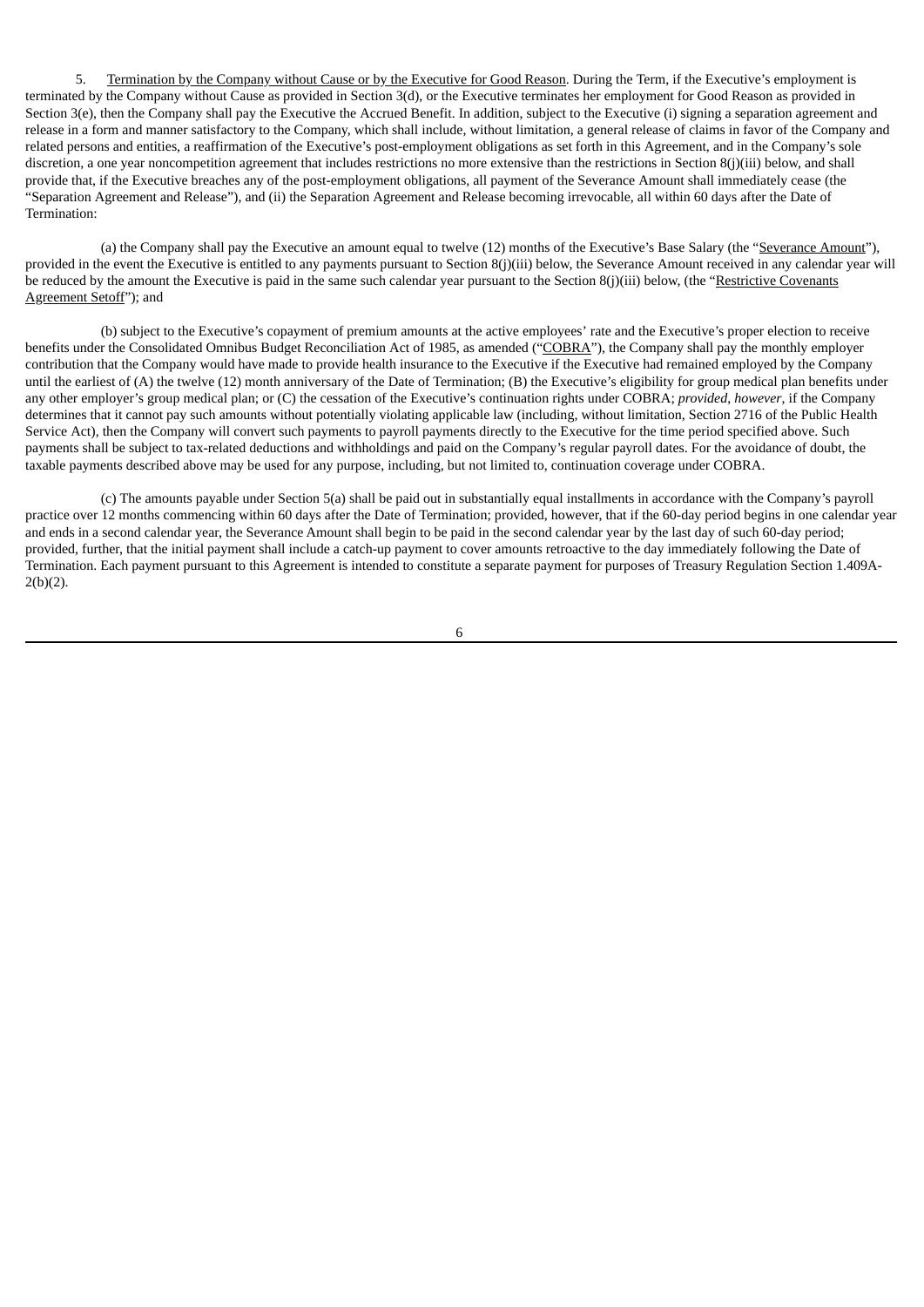(d) Notwithstanding anything to the contrary contained in this Agreement, the Separation Agreement and Release (i) shall not contain any terms or conditions that lessen the rights and benefits to which Executive is entitled under this Agreement, any applicable option agreement or other stockbased award agreement or the Stock Plan or increase Employee's obligations under Section 8 of this Agreement and (ii) shall provide that the following claims are excluded from the Release: (a) any claims or rights which cannot be waived by law, including Executive's right to accrued and unused vacation pay; (b) any claims for the payments and benefits due under this Agreement or claims to enforce rights that accrue under this Agreement following termination of employment; (c) any claims or rights to any vested benefits or vested rights that Executive may have under any employee benefit, retirement, pension or equity plans; (d) non-termination related claims under the Employee Retirement Income Security Act (29 U.S.C. § 1001 et seq.), as amended; (e) any rights and/or claims under the Consolidated Omnibus Budget Reconciliation Act of 1985 ("COBRA") to elect continued group health plan coverage; (f) claims for reimbursement of approved business expenses incurred prior to the Date of Termination; (g) rights, if any, to defense and indemnification from the Company or its insurers for actions taken by Executive in the course and scope of Executive's employment with the Company, including, without limitation, rights of defense and indemnification under the Company's articles of incorporation or bylaws, as a matter of law or under any directors and officers insurance policies or indemnification agreement; (h) any right Executive may have at law to obtain contribution as permitted by law in the event of entry of judgment against Executive as a result of any act or failure to act for which Executive and the Company or its past, present and future trustees, officers, agents, administrators, representatives, employees, affiliates, or insurers are held jointly liable; or (i) any rights and/or claims Executive may have as a shareholder of the Company.

Change in Control Payment. The provisions of this Section 6 set forth certain terms of an agreement reached between the Executive and the Company regarding the Executive's rights and obligations upon the occurrence of a Change in Control of the Company. These provisions are intended to assure and encourage in advance the Executive's continued attention and dedication to her assigned duties and her objectivity during the pendency and after the occurrence of any such event. These provisions shall apply in lieu of, and expressly supersede, the provisions of Section 5 regarding severance pay and benefits upon a termination of employment, if such termination of employment occurs within 12 months after the occurrence of the first event constituting a Change in Control (the "Change in Control Period"). The provisions in this Section 6 shall terminate and be of no further force or effect beginning after the Change in Control Period has ended.

(a) Change in Control. During the Term, if during the Change in Control Period, the Executive's employment is terminated by the Company without Cause as provided in Section 3(d) or the Executive terminates her employment for Good Reason as provided in Section 3(e), then, subject to the signing of the Separation Agreement and Release by the Executive and the Separation Agreement and Release becoming irrevocable, during the time frame set forth in the Separation Agreement and Release but in no event more than 60 days after the Date of Termination: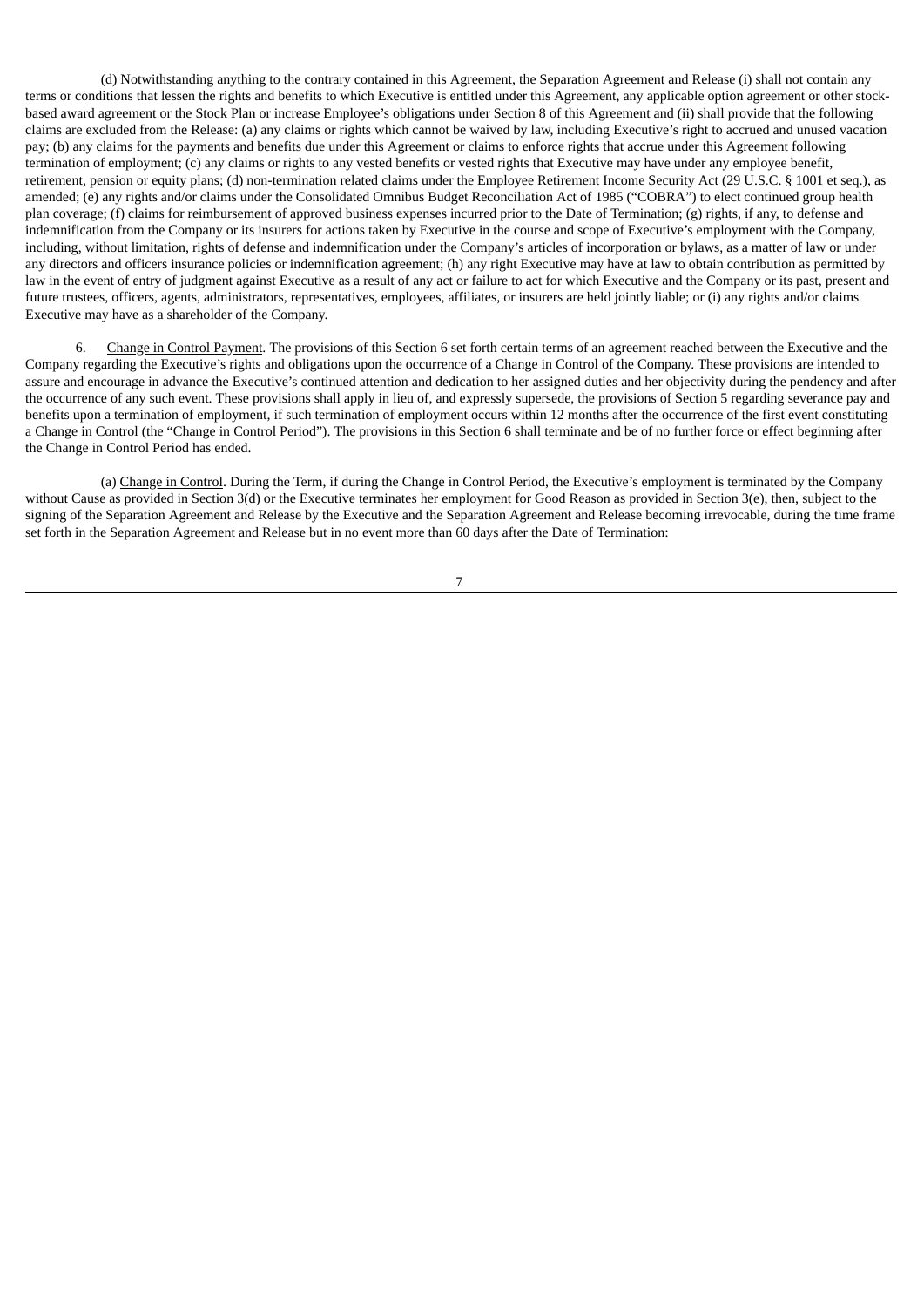(i) the Company shall pay the Executive a lump sum in cash in an amount equal to 1.25 times the sum of (A) the Executive's then current Base Salary (or the Executive's Base Salary in effect immediately prior to the Change in Control, if higher) plus (B) the Executive's Target Bonus for the then-current year (the "Change in Control Payment"), provided the Change in Control Payment shall be reduced by the amount of the Restrictive Covenants Agreement Setoff, if applicable, paid or to be paid in the same calendar year; and

(ii) notwithstanding anything to the contrary in any applicable option agreement or other stock-based award agreement, all time-based stock options and other stock-based awards subject to time-based vesting held by the Executive (the "Time-Based Equity Awards") shall immediately accelerate and become fully exercisable or nonforfeitable as of the later of (i) the Date of Termination or (ii) the Effective Date of the Separation Agreement and Release (the "Accelerated Vesting Date"); *provided* that any termination or forfeiture of the unvested portion of such Time-Based Equity Awards that would otherwise occur on the Date of Termination in the absence of this Agreement will be delayed until the Effective Date of the Separation Agreement and Release and will only occur if the vesting pursuant to this subsection does not occur due to the absence of the Separation Agreement and Release becoming fully effective within the time period set forth herein. Notwithstanding the foregoing, no additional vesting of the Time-Based Equity Awards shall occur during the period between the Executive's Date of Termination and the Accelerated Vesting Date; and

(iii) subject to the Executive's copayment of premium amounts at the active employees' rate and the Executive's proper election to receive benefits under COBRA, the Company shall pay the monthly employer contribution that the Company would have made to provide health insurance to the Executive if the Executive had remained employed by the Company until the earliest of (A) the fifteen (15) month anniversary of the Date of Termination; (B) the Executive's eligibility for group medical plan benefits under any other employer's group medical plan; or (C) the cessation of the Executive's continuation rights under COBRA; provided, however, if the Company determines that it cannot pay such amounts without potentially violating applicable law (including, without limitation, Section 2716 of the Public Health Service Act), then the Company will convert such payments to payroll payments directly to the Executive for the time period specified above. Such payments shall be subject to tax-related deductions and withholdings and paid on the Company's regular payroll dates. For the avoidance of doubt, the taxable payments described above may be used for any purpose, including, but not limited to, continuation coverage under COBRA.

(iv) The amounts payable under this Section 6(a) shall be paid or commence to be paid within 60 days after the Date of Termination; provided, however, that if the 60-day period begins in one calendar year and ends in a second calendar year, such payment shall be paid or commence to be paid in the second calendar year by the last day of such 60-day period.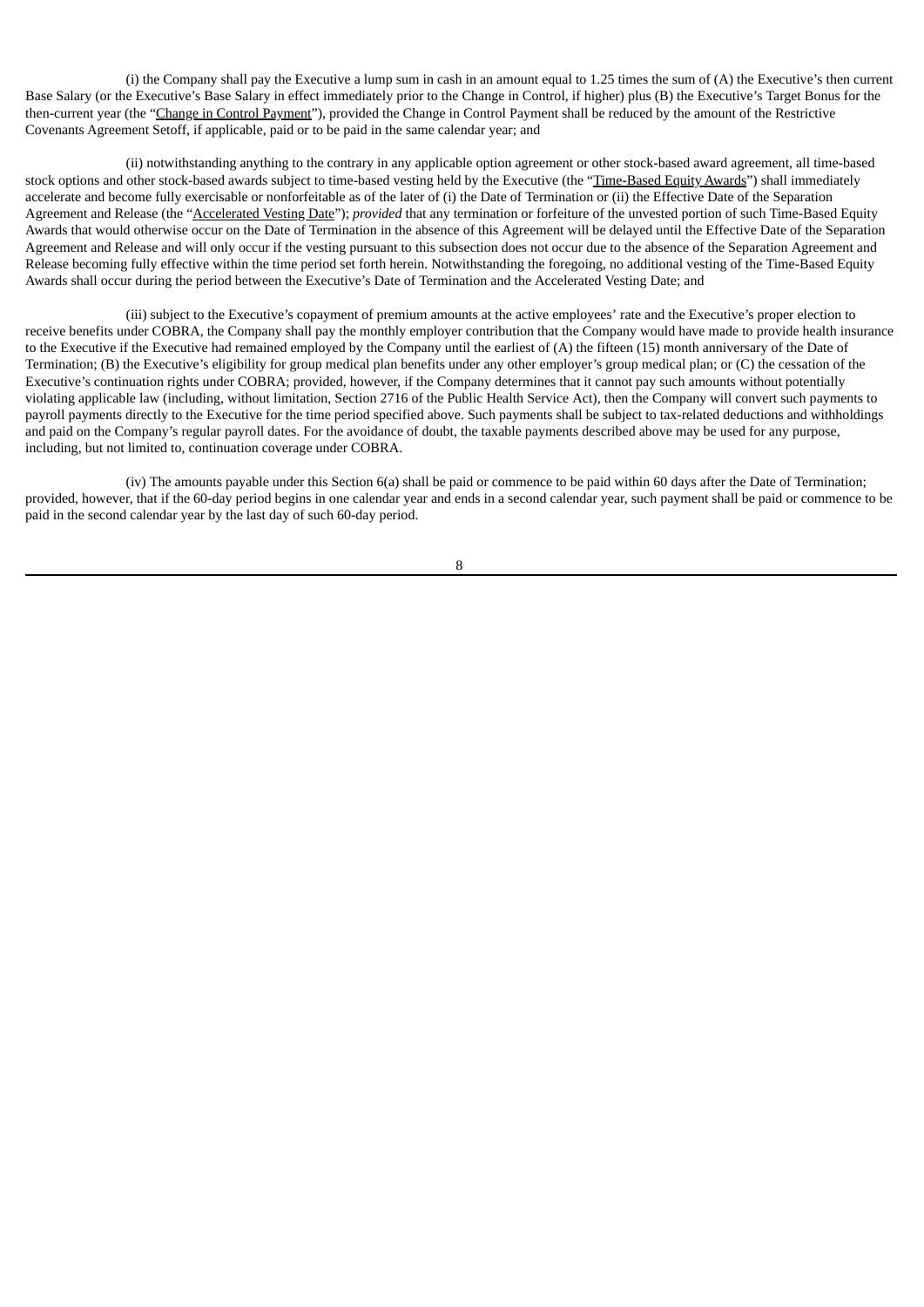#### (b) Additional Limitation.

(i) Anything in this Agreement to the contrary notwithstanding, in the event that the amount of any compensation, payment or distribution by the Company to or for the benefit of the Executive, whether paid or payable or distributed or distributable pursuant to the terms of this Agreement or otherwise, calculated in a manner consistent with Section 280G of the Code and the applicable regulations thereunder (the "Aggregate Payments"), would be subject to the excise tax imposed by Section 4999 of the Code, then the Aggregate Payments shall be reduced (but not below zero) so that the sum of all of the Aggregate Payments shall be \$1.00 less than the amount at which the Executive becomes subject to the excise tax imposed by Section 4999 of the Code; provided that such reduction shall only occur if it would result in the Executive receiving a higher After Tax Amount (as defined below) than the Executive would receive if the Aggregate Payments were not subject to such reduction. In such event, the Aggregate Payments shall be reduced in the following order, in each case, in reverse chronological order beginning with the Aggregate Payments that are to be paid the furthest in time from consummation of the transaction that is subject to Section 280G of the Code: (1) cash payments not subject to Section 409A of the Code; (2) cash payments subject to Section 409A of the Code; (3) equity-based payments and acceleration; and (4) non-cash forms of benefits; provided that in the case of all the foregoing Aggregate Payments all amounts or payments that are not subject to calculation under Treas. Reg. §1.280G-1, Q&A-24(b) or (c) shall be reduced before any amounts that are subject to calculation under Treas. Reg. §1.280G-1, Q&A-24(b) or (c).

(ii) For purposes of this Section 6(b), the "After Tax Amount" means the amount of the Aggregate Payments less all federal, state, and local income, excise and employment taxes imposed on the Executive as a result of the Executive's receipt of the Aggregate Payments. For purposes of determining the After Tax Amount, the Executive shall be deemed to pay federal income taxes at the highest marginal rate of federal income taxation applicable to individuals for the calendar year in which the determination is to be made, and state and local income taxes at the highest marginal rates of individual taxation in each applicable state and locality, net of the maximum reduction in federal income taxes which could be obtained from deduction of such state and local taxes.

(iii) The determination as to whether a reduction in the Aggregate Payments shall be made pursuant to Section 6(b)(i) shall be made by a nationally recognized accounting firm selected and paid by the Company (the "Accounting Firm"), which shall provide detailed supporting calculations both to the Company and the Executive within 15 business days of the Date of Termination, if applicable, or at such earlier time as is reasonably requested by the Company or the Executive. Any determination by the Accounting Firm shall be binding upon the Company and the Executive.

(c) Definitions. For purposes of this Section 6, the following terms shall have the following meanings:

"Change in Control" shall have the meaning of "Sale Event" as defined in the Stock Plan or any successor plan.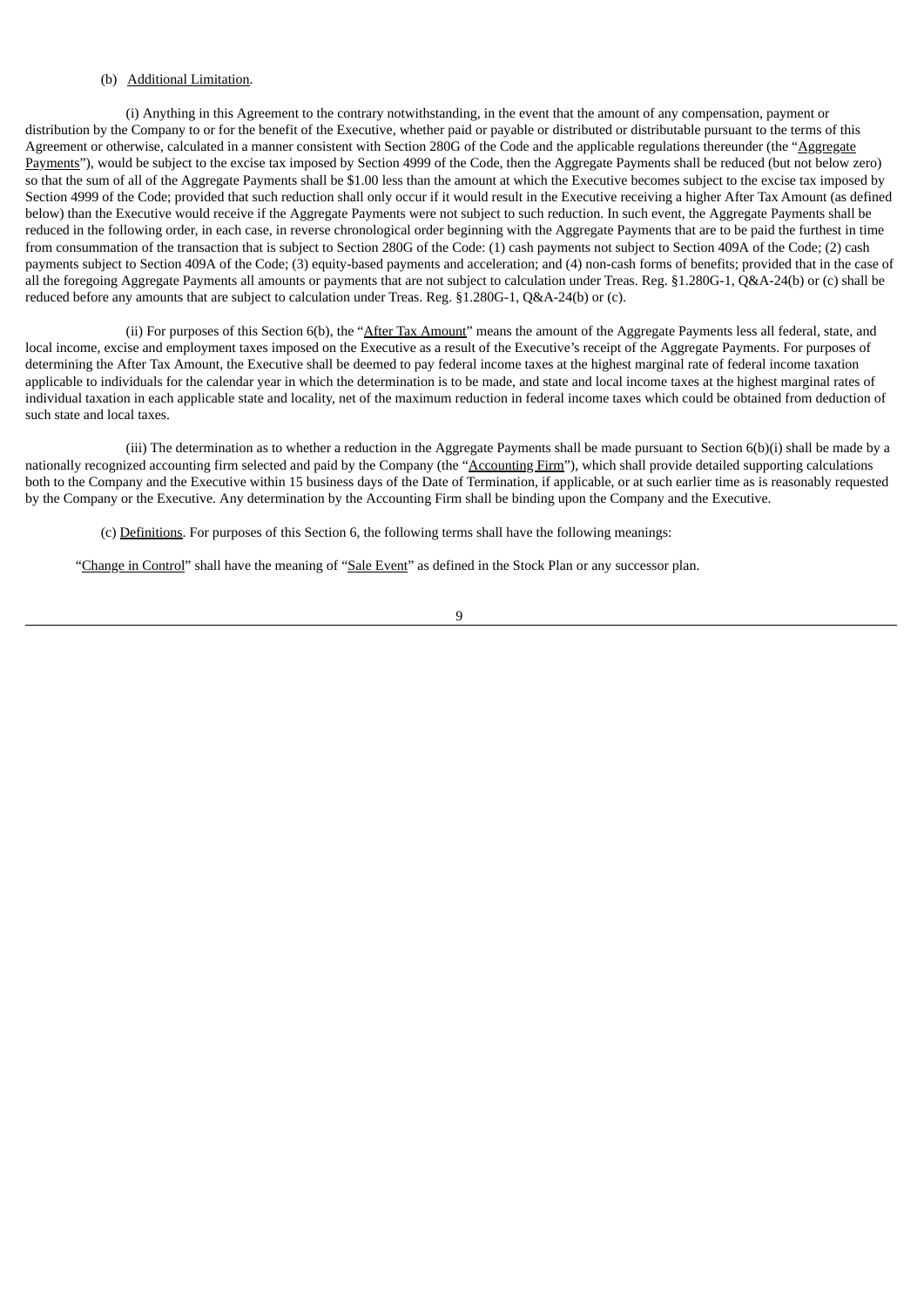#### 7. Section 409A.

(a) Anything in this Agreement to the contrary notwithstanding, if at the time of the Executive's separation from service within the meaning of Section 409A of the Code, the Company determines that the Executive is a "specified employee" within the meaning of Section 409A(a)(2)(B)(i) of the Code, then to the extent any payment or benefit that the Executive becomes entitled to under this Agreement on account of the Executive's separation from service would be considered deferred compensation otherwise subject to the 20 percent additional tax imposed pursuant to Section 409A(a) of the Code as a result of the application of Section 409A(a)(2)(B)(i) of the Code, such payment shall not be payable and such benefit shall not be provided until the date that is the earlier of (A) six months and one day after the Executive's separation from service, or (B) the Executive's death. If any such delayed cash payment is otherwise payable on an installment basis, the first payment shall include a catch-up payment covering amounts that would otherwise have been paid during the six-month period but for the application of this provision, and the balance of the installments shall be payable in accordance with the original schedule.

(b) All in-kind benefits provided and expenses eligible for reimbursement under this Agreement shall be provided by the Company or incurred by the Executive during the time periods set forth in this Agreement. All reimbursements shall be paid as soon as administratively practicable, but in no event shall any reimbursement be paid after the last day of the taxable year following the taxable year in which the expense was incurred. The amount of in-kind benefits provided, or reimbursable expenses incurred in one taxable year shall not affect the in-kind benefits to be provided or the expenses eligible for reimbursement in any other taxable year (except for any lifetime or other aggregate limitation applicable to medical expenses). Such right to reimbursement or in-kind benefits is not subject to liquidation or exchange for another benefit.

(c) To the extent that any payment or benefit described in this Agreement constitutes "non-qualified deferred compensation" under Section 409A of the Code, and to the extent that such payment or benefit is payable upon the Executive's termination of employment, then such payments or benefits shall be payable only upon the Executive's "separation from service." The determination of whether and when a separation from service has occurred shall be made in accordance with the presumptions set forth in Treasury Regulation Section 1.409A-1(h).

(d) The parties intend that this Agreement will be administered in accordance with Section 409A of the Code. To the extent that any provision of this Agreement is ambiguous as to its compliance with Section 409A of the Code, the provision shall be read in such a manner so that all payments hereunder comply with Section 409A of the Code. Each payment pursuant to this Agreement is intended to constitute a separate payment for purposes of Treasury Regulation Section 1.409A-2(b)(2). The parties agree that this Agreement may be amended, as reasonably requested by either party, and as may be necessary to fully comply with Section 409A of the Code and all related rules and regulations in order to preserve the payments and benefits provided hereunder without additional cost to either party.

(e) The Company makes no representation or warranty and shall have no liability to the Executive or any other person if any provisions of this Agreement are determined to constitute deferred compensation subject to Section 409A of the Code but do not satisfy an exemption from, or the conditions of, such Section.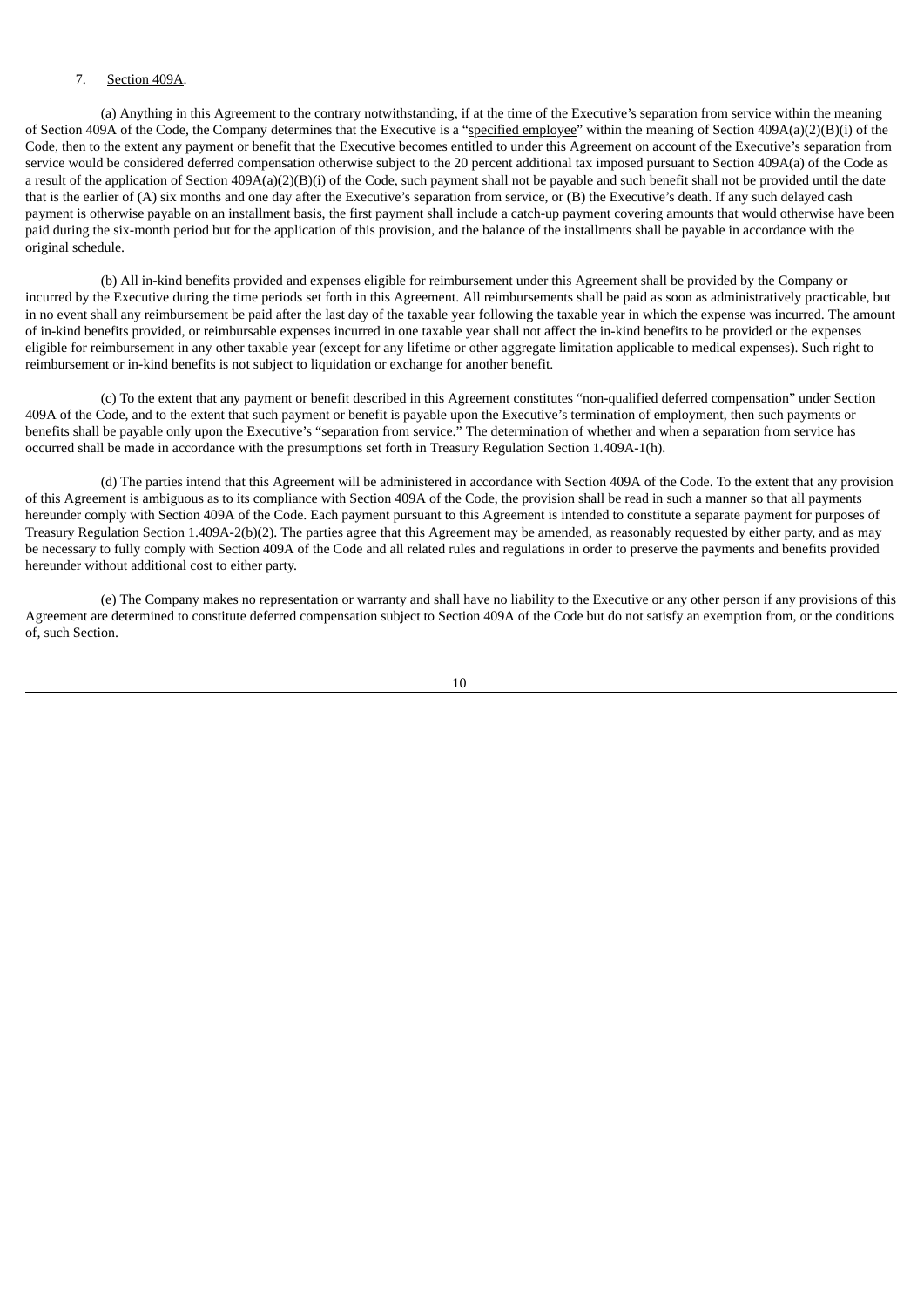#### 8. Confidential Information, Assignment, Nonsolicitation and Noncompetition.

(a) Proprietary Information. Executive agrees that all information, whether or not in writing, concerning the Company's business, technology, business relationships or financial affairs that the Company has not released to the general public (collectively, "Proprietary Information") and all tangible embodiments thereof are and will be the exclusive property of the Company. By way of illustration, Proprietary Information may include information or material that has not been made generally available to the public, such as: (i) *corporate information*, including plans, strategies, methods, policies, resolutions, negotiations or litigation; (ii) *marketing information*, including strategies, methods, client or business partner identities or other information about customers or clients, business partners, prospect identities or other information about prospects, or market analyses or projections; (iii) *financial information*, including cost and performance data, debt arrangements, equity structure, investors and holdings, purchasing and sales data and price lists; (iv) *operational and scientific information*, including plans, specifications, manuals, forms, templates, software, pre-clinical and clinical testing data and strategies, research and development strategies, designs, methods, procedures, formulae, data, reports, discoveries, inventions, improvements, concepts, ideas, and other Developments (as defined below), know-how and trade secrets; and (v) *personnel information*, including personnel lists, reporting or organizational structure, resumes, personnel data, performance evaluations and termination arrangements or documents. Proprietary Information also includes information received in confidence by the Company from its customers, suppliers, business partners or other third parties.

(b) Recognition of Company's Rights. Executive will not, at any time, without the Company's prior written permission, either during or after her employment, disclose any Proprietary Information to anyone outside of the Company, or use or permit to be used any Proprietary Information for any purpose other than the performance of Executive's duties as an employee of the Company. Executive will cooperate with the Company and use her best efforts to prevent the unauthorized disclosure of all Proprietary Information. Executive will deliver to the Company all copies and other tangible embodiments of Proprietary Information in her possession or control upon the earlier of a request by the Company or termination of Executive's employment.

(c) Rights of Others. Executive understands that the Company is now and may hereafter be subject to nondisclosure or confidentiality agreements with third persons that require the Company to protect or refrain from use or disclosure of proprietary information. Executive agrees to be bound by the terms of such agreements in the event Executive has access to such proprietary information. Executive understands that the Company strictly prohibits Executive from using or disclosing confidential or proprietary information belonging to any other person or entity (including any employer or former employer), in connection with Executive's employment. In addition, Executive agrees not to bring any confidential information belonging to any other person or entity onto Company premises or into Company workspaces.

(d) Commitment to Company; Avoidance of Conflict of Interest. While an employee of the Company, Executive will devote her full-time efforts to the Company's business and Executive will not, directly or indirectly, engage in any other business activity, except as expressly authorized in writing and in advance by a duly authorized representative of the Company. Executive will advise an authorized officer of the Company or a designee at such time as any activity of either the Company or another business presents Executive with a conflict of interest or the appearance of a conflict of interest as an employee of the Company. Executive will take whatever action is requested of them by the Company to resolve any conflict or appearance of conflict which it finds to exist.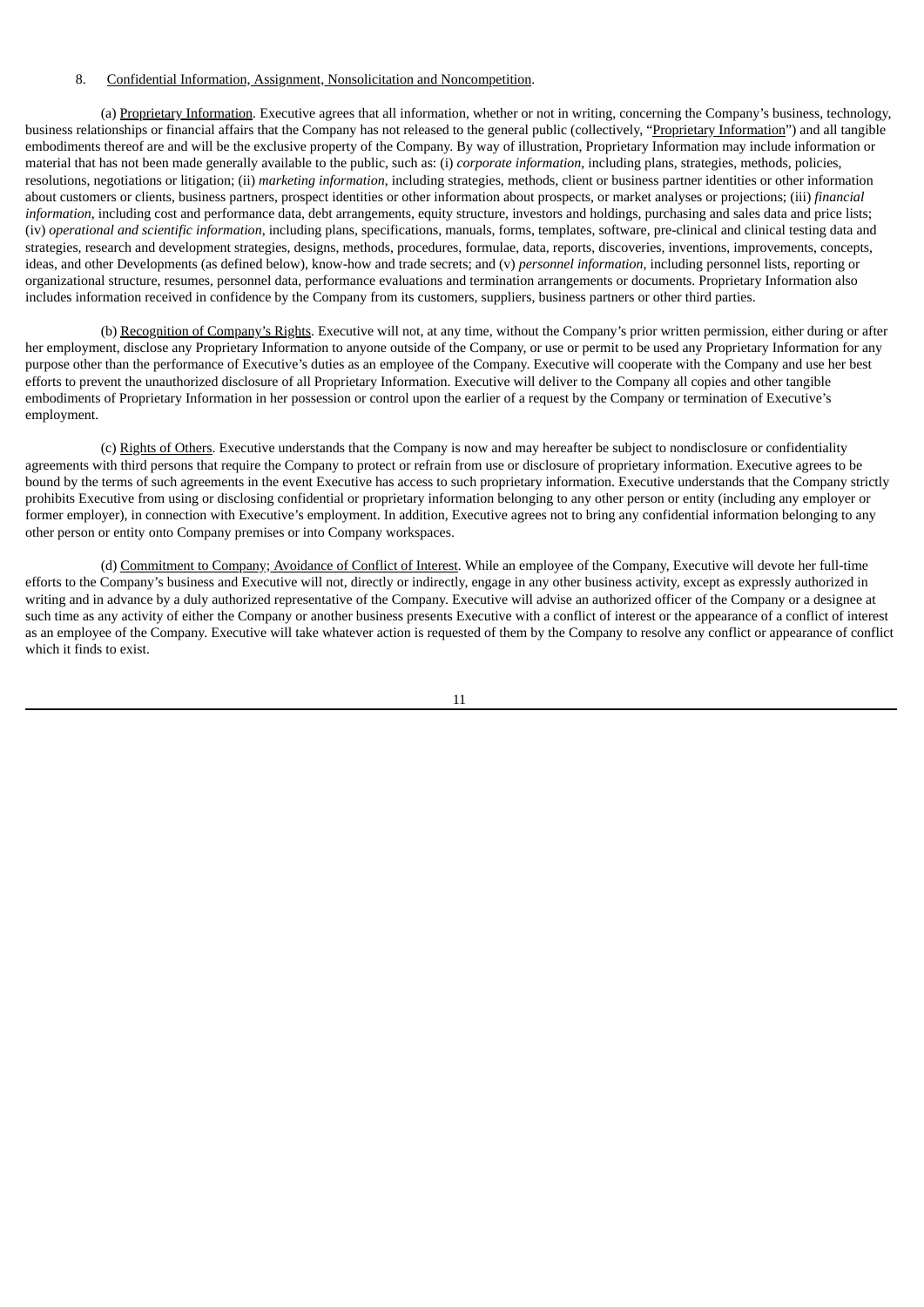(e) Developments. Executive will make full and prompt disclosure to the Company of all inventions, discoveries, designs, developments, methods, modifications, improvements, processes, algorithms, data, databases, computer programs, research, formulae, techniques, trade secrets, graphics or images, and audio or visual works and other works of authorship, and other intellectual property, including works-in-process (collectively "Developments") whether or not patentable or copyrightable, that are created, made, conceived or reduced to practice by Executive (alone or jointly with others) or under her direction during the period of her employment. Executive acknowledges that all work performed by them is on a "work for hire" basis, and Executive hereby does assign and transfer and, to the extent any such assignment cannot be made at present, will assign and transfer, to the Company and its successors and assigns all her right, title and interest in and to all Developments that (i) relate to the business of the Company or any customer of, supplier to or business partner of the Company or any of the products or services being researched, developed, manufactured or sold by the Company or which may be used with such products or services; or (ii) result from tasks assigned to them by the Company; or (iii) result from the use of premises or personal property (whether tangible or intangible) owned, leased or contracted for by the Company ("Company-Related Developments"), and all related patents, patent applications, trademarks and trademark applications, copyrights and copyright applications, *sui generis* database rights and other intellectual property rights in all countries and territories worldwide and under any international conventions ("Intellectual Property Rights").

(f) To preclude any possible uncertainty, if there are any Developments that Executive has, alone or jointly with others, conceived, developed or reduced to practice prior to the commencement of her employment with the Company that Executive considers to be her property or the property of third parties and that Executive wishes to have excluded from the scope of this Agreement ("Prior Inventions"), Executive has set forth on Exhibit A attached hereto a complete list of those Prior Inventions. If disclosure of any such Prior Invention would cause them to violate any prior confidentiality agreement, Executive understands that Executive is not to list such Prior Inventions in Exhibit A but is only to disclose a cursory name for each such invention, a listing of the party(ies) to whom it belongs and the fact that full disclosure as to such inventions has not been made for that reason. If there are any patents or patent applications in which Executive is named as an inventor, other than those that have been assigned to the Company ("Other Patent Rights"), Executive has also listed those Other Patent Rights on Exhibit A. If no such disclosure is attached, Executive represents that there are no Prior Inventions or Other Patent Rights. If, in the course of her employment with the Company, Executive incorporates a Prior Invention into a Company product, process or machine, research or development program, or other work done for the Company, Executive hereby grants to the Company a nonexclusive, royalty-free, fully paid-up, irrevocable, worldwide license (with the full right to sublicense through multiple tiers) to make, have made, modify, use, sell, offer for sale and import such Prior Invention. Notwithstanding the foregoing, Executive will not incorporate, or permit to be incorporated, Prior Inventions in any Company-Related Development without the Company's prior written consent.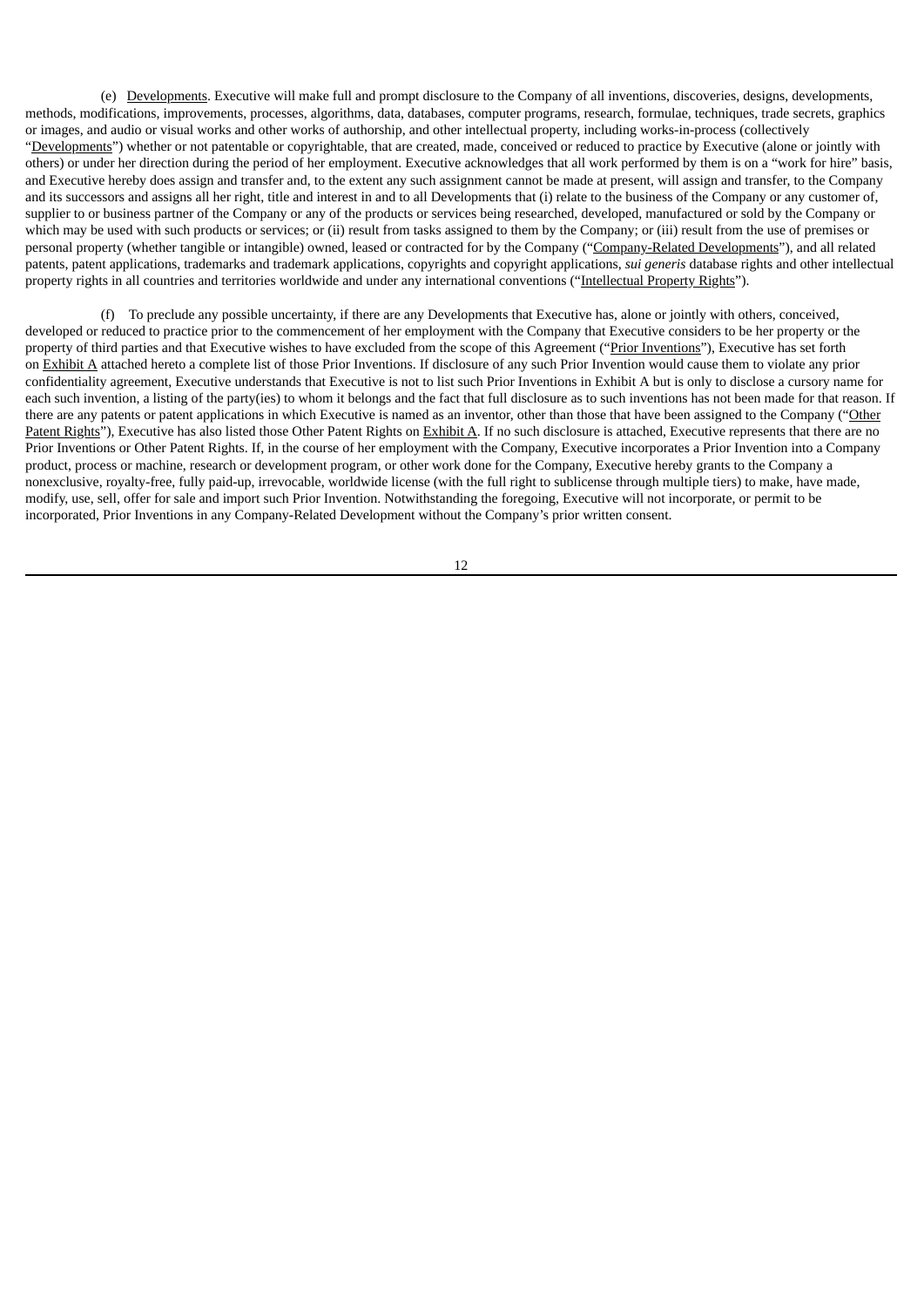(g) This Agreement does not obligate Executive to assign to the Company any Development that, in the sole judgment of the Company, reasonably exercised, is developed entirely on Executive's own time and does not relate to the business efforts or research and development efforts in which, during the period of her employment, the Company actually is engaged or reasonably would be engaged, and does not result from the use of premises or equipment owned or leased by the Company. However, Executive will also promptly and confidentially disclose to the Company any such Developments for the purpose of determining whether they qualify for such exclusion. Executive understands that to the extent this Agreement is required to be construed in accordance with the laws of any state which precludes a requirement in an employee agreement to assign certain classes of inventions made by an employee, this Section  $8(g)$  will be interpreted not to apply to any invention that a court rules and/or the Company agrees falls within such classes. Executive also hereby waives all claims to any moral rights or other special rights that Executive may have or accrue in any Company-Related Developments.

(h) Documents and Other Materials**.** Executive will keep and maintain adequate and current records of all Proprietary Information and Company-Related Developments developed by them during her employment, which records will be available to and remain the sole property of the Company at all times. All files, letters, notes, memoranda, reports, records, data, sketches, drawings, notebooks, layouts, charts, quotations and proposals, specification sheets, blueprints, models, prototypes, or other written, photographic or other tangible material containing Proprietary Information, whether created by them or others, which come into her custody or possession, are the exclusive property of the Company to be used by them only in the performance of her duties for the Company. Any property situated on the Company's premises and owned by the Company, including without limitation computers, disks and other storage media, filing cabinets or other work areas, is subject to inspection by the Company at any time with or without notice. In the event of the termination of her employment for any reason, Executive will deliver to the Company all Company property and equipment in her possession, custody or control, including all files, letters, notes, memoranda, reports, records, data, sketches, drawings, notebooks, layouts, charts, quotations and proposals, specification sheets, blueprints, models, prototypes, or other written, photographic or other tangible material containing Proprietary Information, and other materials of any nature pertaining to the Proprietary Information of the Company and to her work, and will not take or keep in her possession any of the foregoing or any copies.

(i) Enforcement of Intellectual Property Rights. Executive will cooperate fully with the Company, both during and after her employment with the Company, with respect to the Company's procurement, maintenance and enforcement, at the Company's expense, of Intellectual Property Rights in Company-Related Developments. Executive will sign, both during and after her employment, all papers, including without limitation copyright applications, patent applications, declarations, oaths, assignments of priority rights, and powers of attorney, which the Company may deem necessary or desirable in order to protect its rights and interests in any Company-Related Development or Intellectual Property Rights therein. If the Company is unable, after reasonable effort, to secure her signature on any such papers, Executive hereby irrevocably designates and appoints each officer of the Company as her agent and attorney-in-fact to execute any such papers on her behalf, and to take any and all actions as the Company may deem necessary or desirable in order to protect its rights and interests in any Company-Related Development, including any Intellectual Property Rights therein.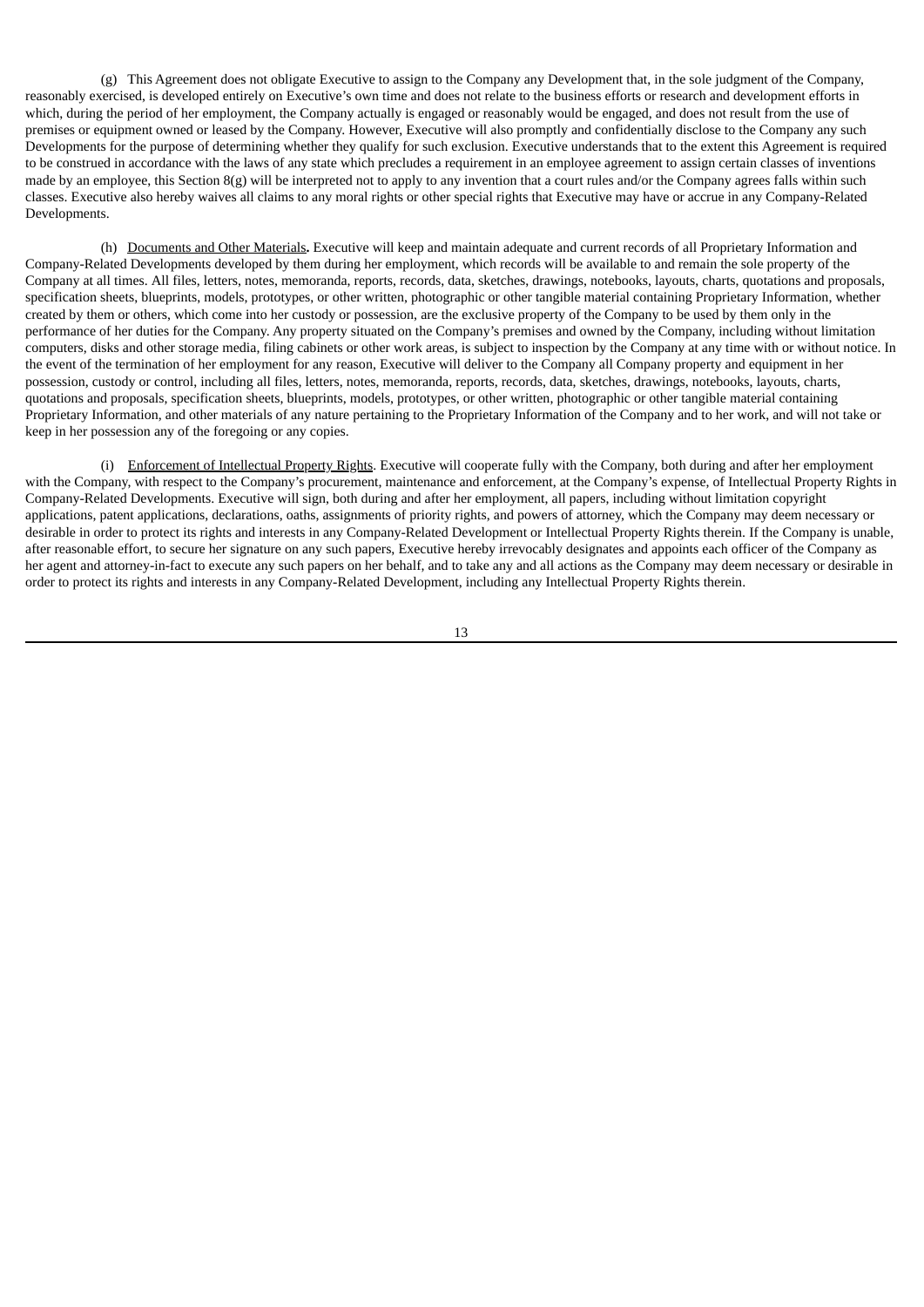(j) Nonsolicitation and Noncompetition. In order to protect the Company's Proprietary Information and goodwill, during her employment and for a period of: (i) one (1) year following the Date of Termination, or (ii) two (2) years following the Date of Termination if Executive breaches her fiduciary duty to the Company or if Executive has unlawfully taken, physically or electronically, property belonging to the Company (in either case the "Restricted Period"):

(i) Executive shall not, directly or indirectly, in any manner, other than for the benefit of the Company, solicit or transact any business with any of the customers or customer prospects of the Company. For purposes of Section 8(j) of this Agreement, (x) the term business shall mean any business that researches, develops, manufactures, markets, sells or distributes a product or service that uses one or more endogenous metabolic modulators or similar platform for therapeutic or health purposes, (y) the term customers shall include then current customers to which the Company provided products or services during the 12 months prior to the Date of Termination (the "One Year Lookback"), the term customer prospects shall include customer prospects that the Company solicited during the One Year Lookback and that Executive had significant contact with or learned confidential information about in the course of her employment, and (z) the term suppliers shall include then current suppliers and suppliers that provided services to or in connection with the Company during the One Year Lookback.

(ii) Executive shall not, directly or indirectly, in any manner, solicit, entice or attempt to persuade any employee or consultant of the Company to leave the Company for any reason or otherwise participate in or facilitate the hire, directly or through another entity, of any person who is then employed or engaged by the Company.

(iii) Unless (y) the Company terminates Executive's employment without Cause (as provided in Section 3(d)) or Executive has been laid off; or (z) the Company waives the restrictions upon post-employment activities set forth in this Section 8(j)(iii), then, the Company shall make garden leave payments to Executive for the post-employment portion of the Restricted Period (but for not more than 12 months following the end of Executive's employment) at the rate of 50% of the highest annualized base salary paid to Executive by the Company within the two-year period preceding the last day of Executive's employment ("Garden Leave Pay"), and in exchange, Executive shall not directly or indirectly, whether as owner, partner, shareholder, director, manager, consultant, agent, employee, co-venturer or otherwise, anywhere in the world, engage or otherwise participate in any business that researches, develops, manufactures, or markets any products, or performs any services, that uses one or more endogenous metabolic modulators or similar platform for therapeutic or health purposes, including, without limitation, any products or services that target amino acid homeostasis for therapeutic and health purposes via the use of amino acid modalities; or products or services that the Company or its affiliates has under development or that are the subject of active planning at any time during her employment. For purposes of this Section 8(j)(iii) only, and notwithstanding anything to the contrary in any other part of this Agreement or any other agreement between the Company and Executive, "Cause" shall mean a reasonable and good faith basis for the Company to be dissatisfied with Executive job performance, Executive's conduct or Executive's behavior. Executive acknowledges that this covenant is necessary because the Company's legitimate business interests cannot be adequately protected solely by the other covenants in this Agreement. Executive further acknowledges and agrees that any payments Executive receives pursuant to this Section 8(j)(iii) shall reduce (and shall not be in addition to) any severance or separation pay that she is otherwise entitled to receive from the Company pursuant to this Agreement or otherwise.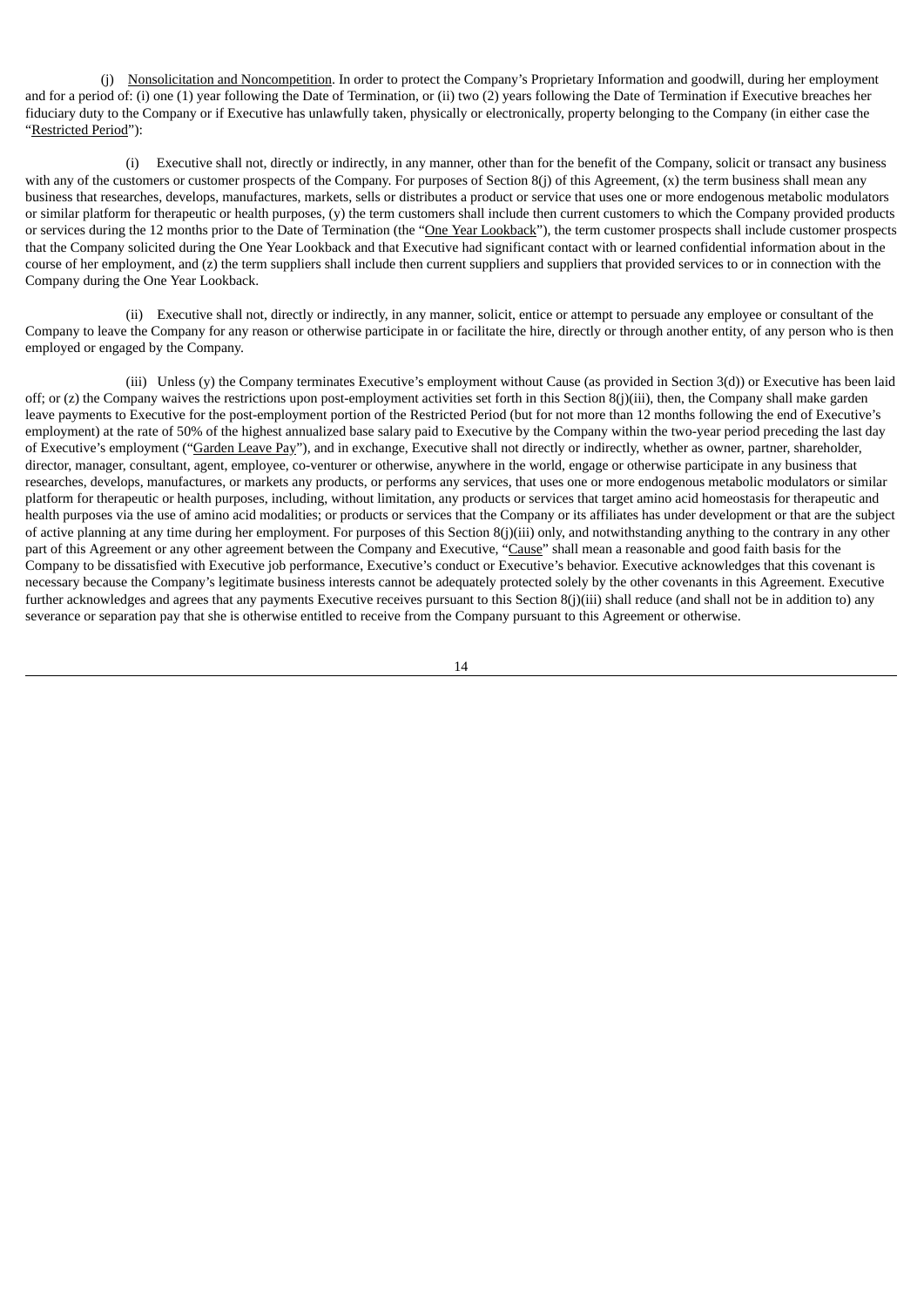9. Litigation and Regulatory Cooperation. During and after the Executive's employment, the Executive shall reasonably cooperate fully with the Company in the defense or prosecution of any claims or actions now in existence or which may be brought in the future against or on behalf of the Company which relate to events or occurrences that transpired while the Executive was employed by the Company. The Executive's full cooperation in connection with such claims or actions shall include, but not be limited to, being available to meet with counsel to prepare for discovery or trial and to act as a witness on behalf of the Company at mutually convenient times. During and after the Executive's employment, the Executive also shall cooperate fully with the Company in connection with any investigation or review of any federal, state or local regulatory authority as any such investigation or review relates to events or occurrences that transpired while the Executive was employed by the Company. The Company shall reimburse the Executive for any reasonable out-of-pocket expenses including reasonable attorney's fees incurred by Executive in connection with the Executive's performance of obligations pursuant to this Section 9.

10. Government Contracts. Executive acknowledges that the Company may have from time to time agreements with other persons or with the United States Government or its agencies that impose obligations or restrictions on the Company regarding inventions made during the course of work under such agreements or regarding the confidential nature of such work. Executive agrees to comply with any such obligations or restrictions upon the direction of the Company. In addition to the rights assigned under Section 8(e), Executive also assigns to the Company (or any of its nominees) all rights that Executive has or acquired in any Developments, full title to which is required to be in the United States under any contract between the Company and the United States or any of its agencies.

11. Prior Agreements; No Debarment**.** Executive hereby represents that, except as Executive has fully disclosed previously in writing to the Company, Executive is not bound by the terms of any agreement with any previous or current employer or other party to refrain from using or disclosing any trade secret or confidential or proprietary information in the course of her employment with the Company or to refrain from competing, directly or indirectly, with the business of such employer or any other party. Executive further represents that her performance of all the terms of this Agreement as an employee of the Company does not and will not breach any agreement to keep in confidence proprietary information, knowledge or data acquired by them in confidence or in trust prior to Executive's employment with the Company. Executive will not disclose to the Company or induce the Company to use any confidential or proprietary information or material belonging to any previous employer or others. The Executive further represents that she has not been subject to any debarment action or investigation, whether mandatory or permissive, by the Food and Drug Administration (FDA) or any other governmental body in any other jurisdiction.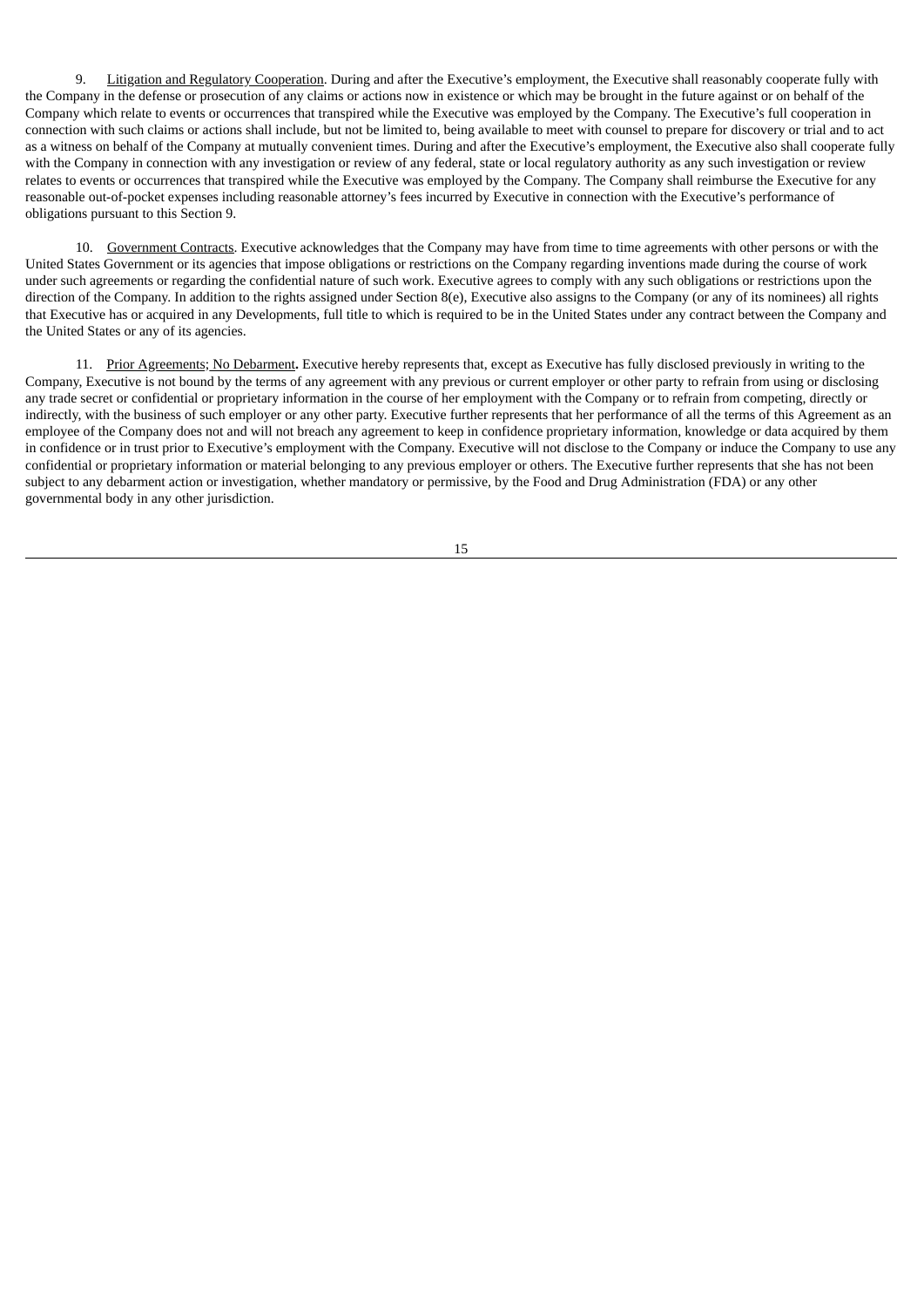12. Remedies Upon Breach. Executive understands that the restrictions contained in Sections 8 and 9 of this Agreement (collectively, the "Continuing Obligations") are necessary for the protection of the business and goodwill of the Company and Executive considers them to be reasonable for such purpose. Any breach of the Continuing Obligations is likely to cause the Company substantial and irrevocable damage and therefore, in the event of such breach, the Company, in addition to such other remedies which may be available, will be entitled to specific performance and other injunctive relief, without the posting of a bond. Executive further acknowledges that a court may render an award extending the Restricted Period as one of the remedies in the event of her violation of the Continuing Obligations. If Executive violates the Continuing Obligations, in addition to all other remedies available to the Company at law (including, without limitation, the Company's right to discontinue any payments Executive may receive pursuant to this Agreement), in equity, and under contract, Executive agrees that Executive is obligated to pay all the Company's costs of enforcement of this Agreement, including reasonable attorneys' fees and expenses.

13. Use of Voice, Image and Likeness. During the Term, Executive gives the Company permission to use any and all of her voice, image and likeness, with or without using her name, in connection with the products and/or services of the Company, for the purposes of advertising and promoting such products and/or services and/or the Company, and/or for other purposes deemed appropriate by the Company in its reasonable discretion, except to the extent prohibited by law.

14. No Employment Obligation. Executive understands that this Agreement does not create an obligation on the Company or any other person to continue her employment. Executive acknowledges that, unless otherwise agreed in a formal written employment agreement signed on behalf of the Company by an authorized officer, her employment with the Company is at will and therefore may be terminated by the Company or Executive at any time and for any reason, with or without cause.

15. Survival and Assignment by the Company. Executive understands that the Continuing Obligations will continue in accordance with their express terms regardless of any changes in Executive's title, position, duties, salary, compensation or benefits or other terms and conditions of employment. Executive further understands that the Continuing Obligations will continue following the termination of her employment regardless of the manner of such termination and will be binding upon her heirs, executors and administrators. The Company will have the right to assign this Agreement to its affiliates, successors and assigns. Executive expressly consents to be bound by the provisions of this Agreement for the benefit of the Company or any parent, subsidiary or affiliate to whose employ Executive may be transferred without the necessity that this Agreement be resigned at the time of such transfer.

16. Notice of Resignation. If Executive elects to resign from her employment with the Company, Executive agrees to provide the CEO and Chief People Officer (or equivalent) of the Company with written notification of her resignation at least thirty (30) days prior to her intended resignation date. In the event that it is not confidential, such notice shall include the name and address of any subsequent employer and/or person or entity with whom or which Executive intends to engage in business activities during the Restricted Period and the nature of her job duties and other business activities. The Company may elect to waive all or part of the notice period in its sole discretion.

17. Post-Employment Notifications. During the Restricted Period, Executive will notify the Company of any change in her address.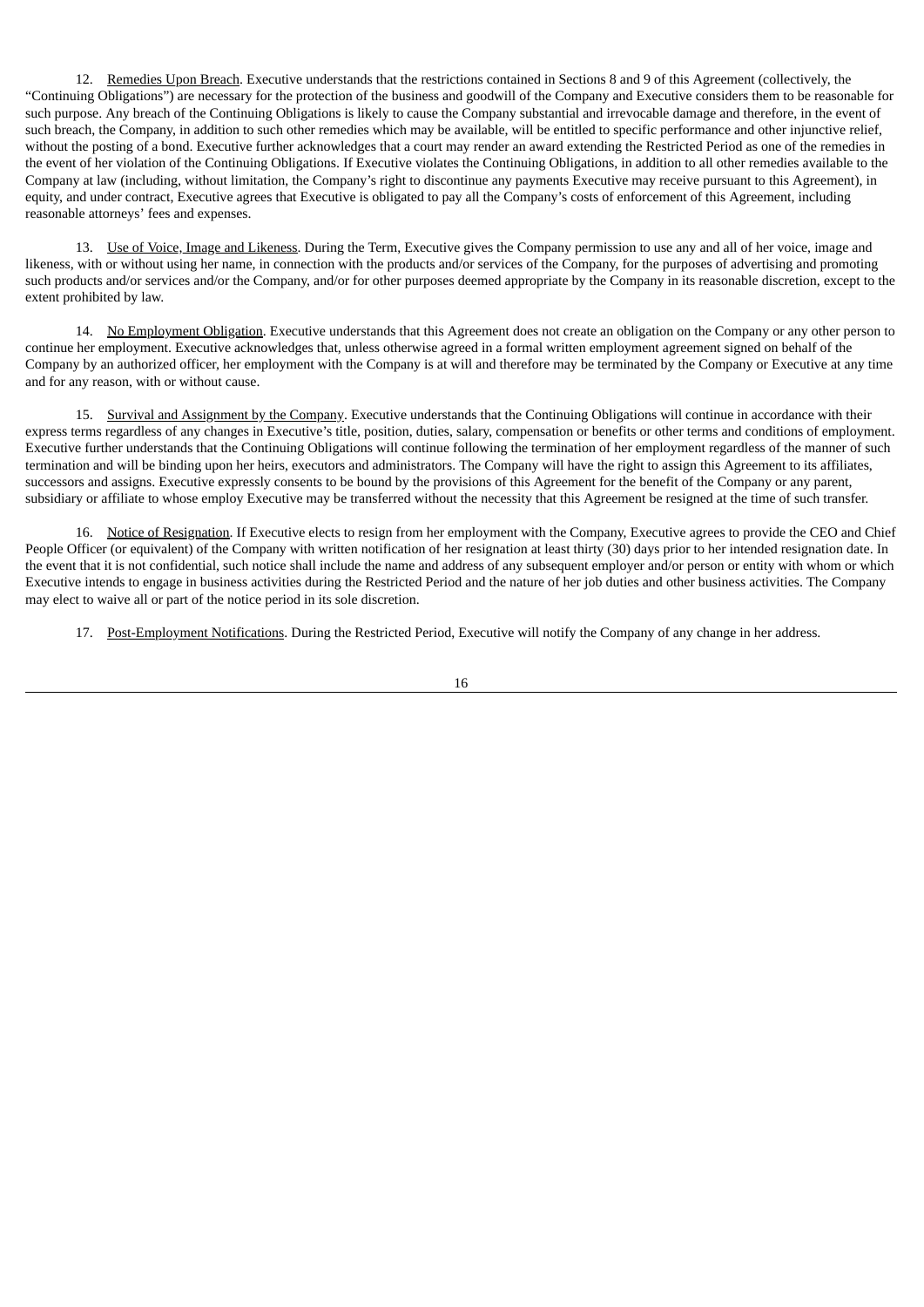18. Disclosures During Restricted Period**.** Executive will provide a copy of this Agreement with all compensation terms redacted to any person or entity with whom Executive may enter into a business relationship, whether as an employee, consultant, partner, coventurer or otherwise, prior to entering into such business relationship during the Restricted Period only.

19. Waiver. The Company and Executive acknowledge and agree that the Company's election not to provide Executive with Garden Leave Pay as set forth in Section 8(j)(iii) shall be deemed a waiver of Executive's noncompetition obligations under Section 8(j)(iii). Otherwise, no waiver of any of Executive's obligations under this Agreement shall be effective unless made in writing by the Company. The failure of the Company to require Executive's performance of any term or obligation of this Agreement, or the waiver of any breach of this Agreement, shall not prevent the Company's subsequent enforcement of such term or obligation or be deemed a waiver of any subsequent breach.

20. Severability. In case any provisions (or portions thereof) contained in this Agreement shall, for any reason, be held invalid, illegal or unenforceable in any respect, such invalidity, illegality or unenforceability shall not affect the other provisions of this Agreement, and this Agreement shall be construed as if such invalid, illegal or unenforceable provision had never been contained herein. If, moreover, any one or more of the provisions contained in this Agreement shall for any reason be held to be excessively broad as to duration, geographical scope, activity or subject, it shall be construed by limiting and reducing it, so as to be enforceable to the extent compatible with the applicable law as it shall then appear.

21. Choice of Law and Jurisdiction. This Agreement will be deemed to be made and entered into in the Commonwealth of Massachusetts, and will in all respects be interpreted, enforced, and governed under the laws of the Commonwealth of Massachusetts. Executive hereby consents to personal jurisdiction of the state and federal courts situated within Massachusetts for purposes of enforcing this Agreement, and waives any objection that Executive might have to personal jurisdiction or venue in those courts, provided, however, the Company and Executive agree that all civil actions relating to Section 8 of this Agreement shall be brought in the county of Suffolk and that the Superior Court or the Business Litigation Session of the Superior Court shall have exclusive jurisdiction. **ANY ACTION, DEMAND, CLAIM OR COUNTERCLAIM ARISING UNDER OR RELATING TO THIS AGREEMENT OR THE EXECUTIVE'S EMPLOYMENT WITH THE COMPANY, INCLUDING WITHOUT LIMITATION ANY CLAIMS OF** DISCRIMINATION ARISING UNDER STATE OR FEDERAL LAW, WILL BE RESOLVED BY A JUDGE ALONE AND EACH OF THE **COMPANY AND THE EXECUTIVE WAIVES ANY RIGHT TO A JURY TRIAL THEREOF**.

22. Independence of Obligations. Executive's obligations under this Agreement are independent of any obligation, contractual or otherwise, the Company has to Executive. The Company's breach of any such obligation shall not be a defense against the enforcement of this Agreement or otherwise limit Executive's obligations under this Agreement.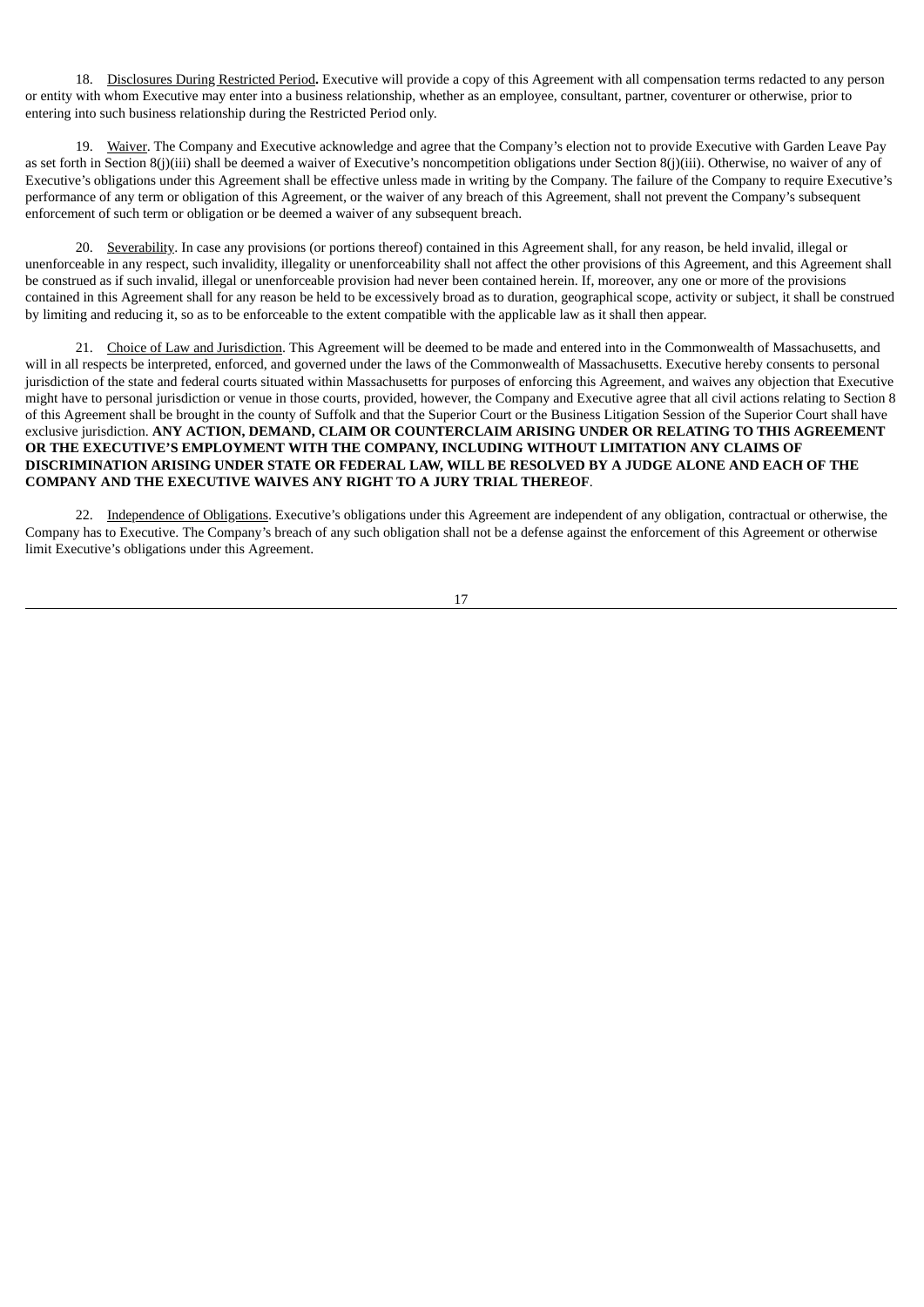23. Protected Disclosures. Executive understands that nothing contained in this Agreement limits her ability to communicate with any federal, state, or local governmental agency or commission, including to provide documents or other information, without notice to the Company. Executive also understands that nothing in this Agreement limits her ability to share compensation information concerning them or others, except that this does not permit Executive to disclose compensation information concerning others that Executive obtains because her job responsibilities require or allow access to such information.

24. Defend Trade Secrets Act of 2016. Executive understands that pursuant to the federal Defend Trade Secrets Act of 2016, Executive shall not be held criminally or civilly liable under any federal or state trade secret law for the disclosure of a trade secret that (a) is made (i) in confidence to a federal, state, or local government official, either directly or indirectly, or to an attorney; and (ii) solely for the purpose of reporting or investigating a suspected violation of law; or (b) is made in a complaint or other document filed in a lawsuit or other proceeding, if such filing is made under seal.

25. Successor to the Executive. This Agreement shall inure to the benefit of and be enforceable by the Executive's personal representatives, executors, administrators, heirs, distributees, devisees and legatees. In the event of the Executive's death after her termination of employment but prior to the completion by the Company of all payments due them under this Agreement, the Company shall continue such payments to the Executive's beneficiary designated in writing to the Company prior to her death (or to her estate, if the Executive fails to make such designation).

26. Successor to Company. The Company shall require any successor (whether direct or indirect, by purchase, merger, consolidation or otherwise) to all or substantially all of the business or assets of the Company expressly to assume and agree to perform this Agreement to the same extent that the Company would be required to perform it if no succession had taken place. Failure of the Company to obtain an assumption of this Agreement at or prior to the effectiveness of any succession shall be a material breach of this Agreement.

27. Notices. Any notices, requests, demands and other communications provided for by this Agreement shall be sufficient if in writing and delivered in person or sent by a nationally recognized overnight courier service or by registered or certified mail, postage prepaid, return receipt requested, to the Executive at the last address the Executive has filed in writing with the Company or, in the case of the Company, at its main offices, attention of the Board.

28. Counterparts. This Agreement may be executed in any number of counterparts, each of which when so executed and delivered shall be taken to be an original; but such counterparts shall together constitute one and the same document. Delivery of an executed counterpart's signature page of this Agreement, by facsimile, electronic mail in portable document format (.pdf), or by any other electronic means intended to preserve the original graphic and pictorial appearance of a document, has the same effect as delivery of an executed original of this Agreement.

29. Gender Neutral. Wherever used herein, a pronoun in the masculine gender shall be considered as including the feminine gender unless the context clearly indicates otherwise. Plural pronouns shall be considered as including singular pronouns, male and female, unless the context clearly indicates otherwise.

30. Entire Agreement; Amendment. This Agreement, any applicable option agreement or other stock-based award agreement and the Stock Plan constitute the entire agreement between the Company and Executive with respect to the subject matter hereof, and supersede all prior agreements or understandings, both written and oral, between the Company and Executive with respect to the subject matter hereof, but does not in any way merge with or supersede any other confidentiality, assignment of inventions or other restrictive covenant agreement or obligation entered into by the Company and Executive, which agreements and obligations shall supplement, and shall not limit or be limited by, this Agreement. This Agreement may be amended only in a written agreement executed by a duly authorized officer of the Company and Executive.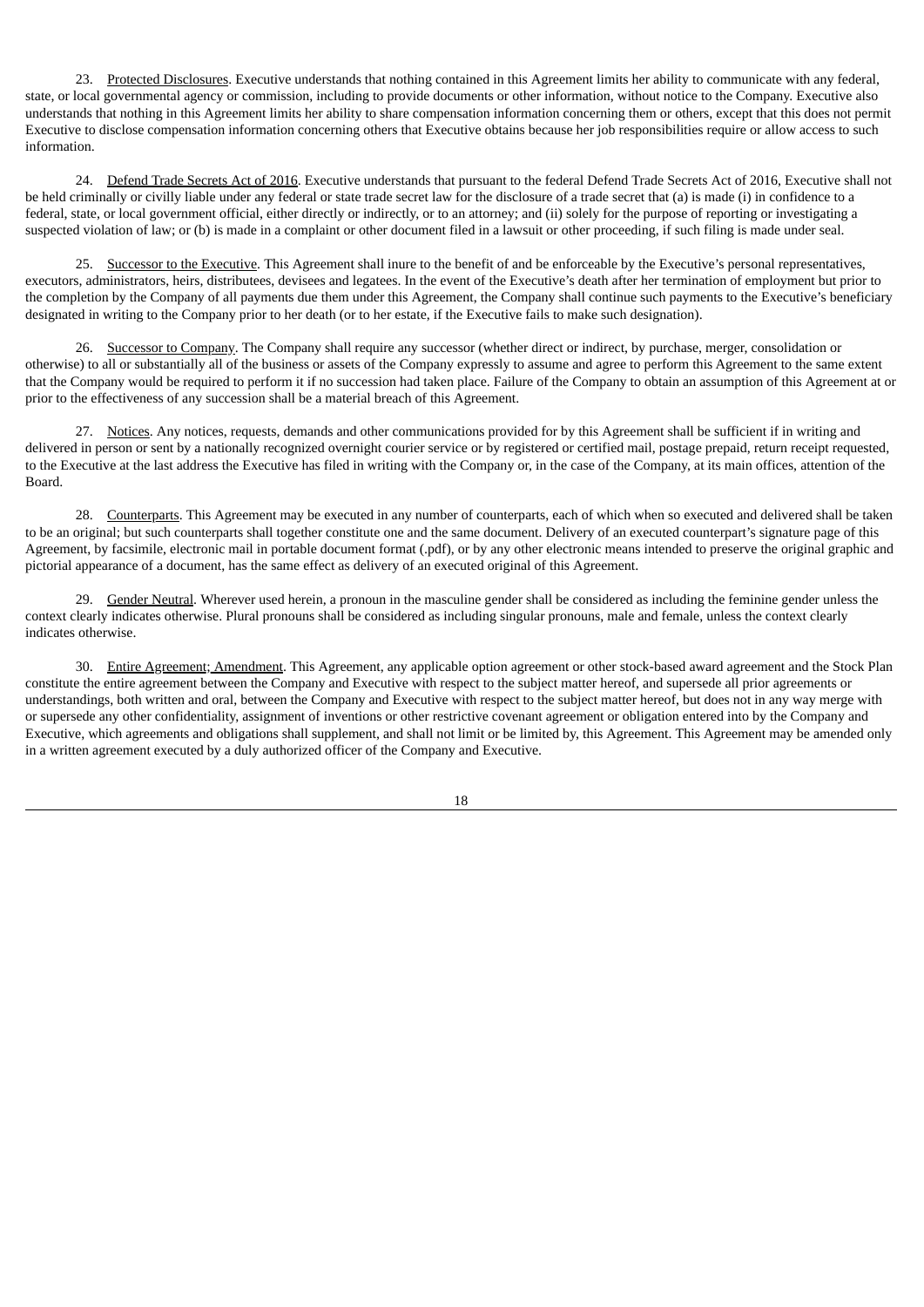IN WITNESS WHEREOF, the parties have executed this Agreement effective on the date and year first above written.

# **AXCELLA HEALTH INC.**

By: /s/ William Hinshaw

William Hinshaw

Its: President and Chief Executive Officer

By: /s/ Alison Schecter

Alison Schecter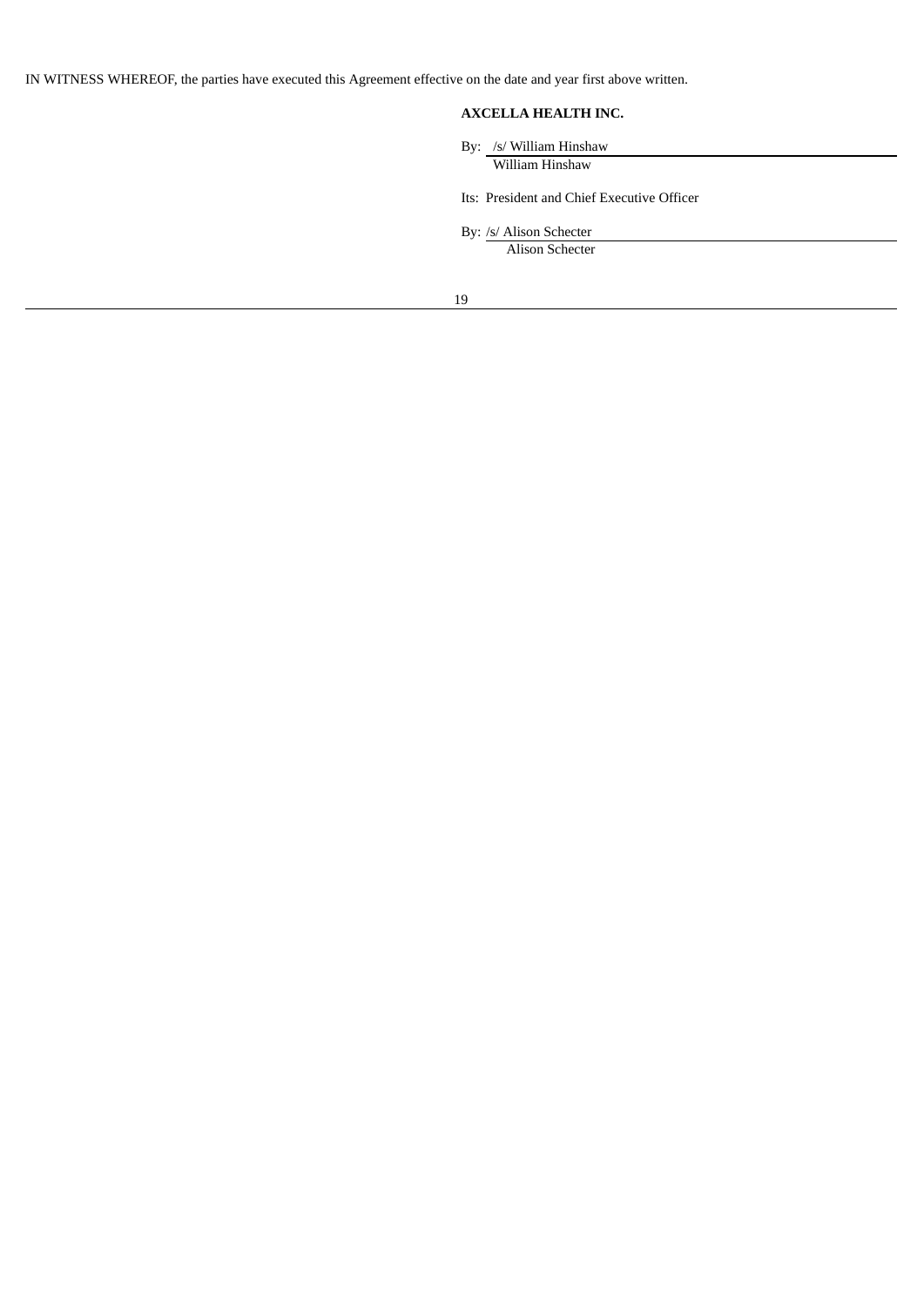

## **Axcella Announces Alison D. Schecter, M.D., as President of R&D**

#### *Experienced biopharma leader to oversee research, candidate development, clinical and regulatory functions*

<span id="page-22-0"></span>**Cambridge, Mass., MARCH 3, 2021** – Axcella (Nasdaq: AXLA), a clinical-stage biotechnology company pioneering a new approach to treat complex diseases and improve health using endogenous metabolic modulator (EMM) compositions, today announced the appointment of Alison D. Schecter, M.D., as the company's President of Research and Development. In this role, Dr. Schecter will oversee all of the company's research, product candidate design, clinical and regulatory efforts. Additionally, Manu Chakravarthy, M.D., Ph.D., has decided to step down as the company's Chief Medical Officer to pursue another opportunity.

"We are excited to welcome Alison to Axcella and view her unique skillsets as a great match for our innovative, efficient and highly informative development model. Her impressive experience across the drug development lifecycle will be valuable as we enter late-stage development with our lead candidates and execute our pipeline expansion plans," said Bill Hinshaw, President and Chief Executive Officer of Axcella. "On behalf of Axcella's employees and board, I would like to extend our appreciation to Manu for his collaboration and many contributions over the past few years, culminating in the finalization of our AXA1125 IND submission and clearance of our AXA1665 IND. We wish him the very best in his new venture."

Dr. Schecter brings more than 20 years of R&D, clinical and regulatory experience to Axcella. Previously, she served as Chief Medical Officer at Selecta Biosciences, Inc. and Global Project Head, Rare Diseases at Sanofi-Genzyme. Prior to this, Dr. Schecter was Global Program Head at Baxalta, where she was instrumental in obtaining multinational approvals for Adynovate and advancing the company's other hemophilia candidates. Earlier, she held roles of increasing responsibility in translational medicine, cardiovascular and metabolism product innovation at the Northeast J&J Innovation Center and the Novartis Institutes of Biomedical Research (NIBR). Dr. Schecter started her career in academia as Associate Professor in Immunology and Medicine and co-founder and co-director of the Cardiovascular Research Institute at the Icahn School of Medicine at Mount Sinai. She is a boarded cardiologist and internist who completed an Internal Medicine residency at The Johns Hopkins Hospital, a Cardiology fellowship at Massachusetts General Hospital and a Research Fellowship at Mount Sinai School of Medicine. Dr. Schecter earned her medical degree from SUNY Downstate Health Sciences University.

"With strong clinical data, recent regulatory milestones and a plethora of R&D opportunities afforded by its unique platform, I could not be more excited to take on this role at Axcella," said Dr. Schecter. "I am looking forward to working with the team as we strive to improve the lives of patients with complex diseases utilizing novel EMM compositions."

Dr. Chakravarthy said, "My time at Axcella has been extremely gratifying as we were able to pioneer a new class of multi-targeted therapeutic candidates, demonstrate their potential, replicate our findings in multiple clinical studies, and advance two liver disease candidates into Phase 2/2b trials within 4 years of their design. It has been a privilege to be a part of this organization, and I am looking forward to helping ensure a smooth transition as Axcella enters its next exciting phase of development."